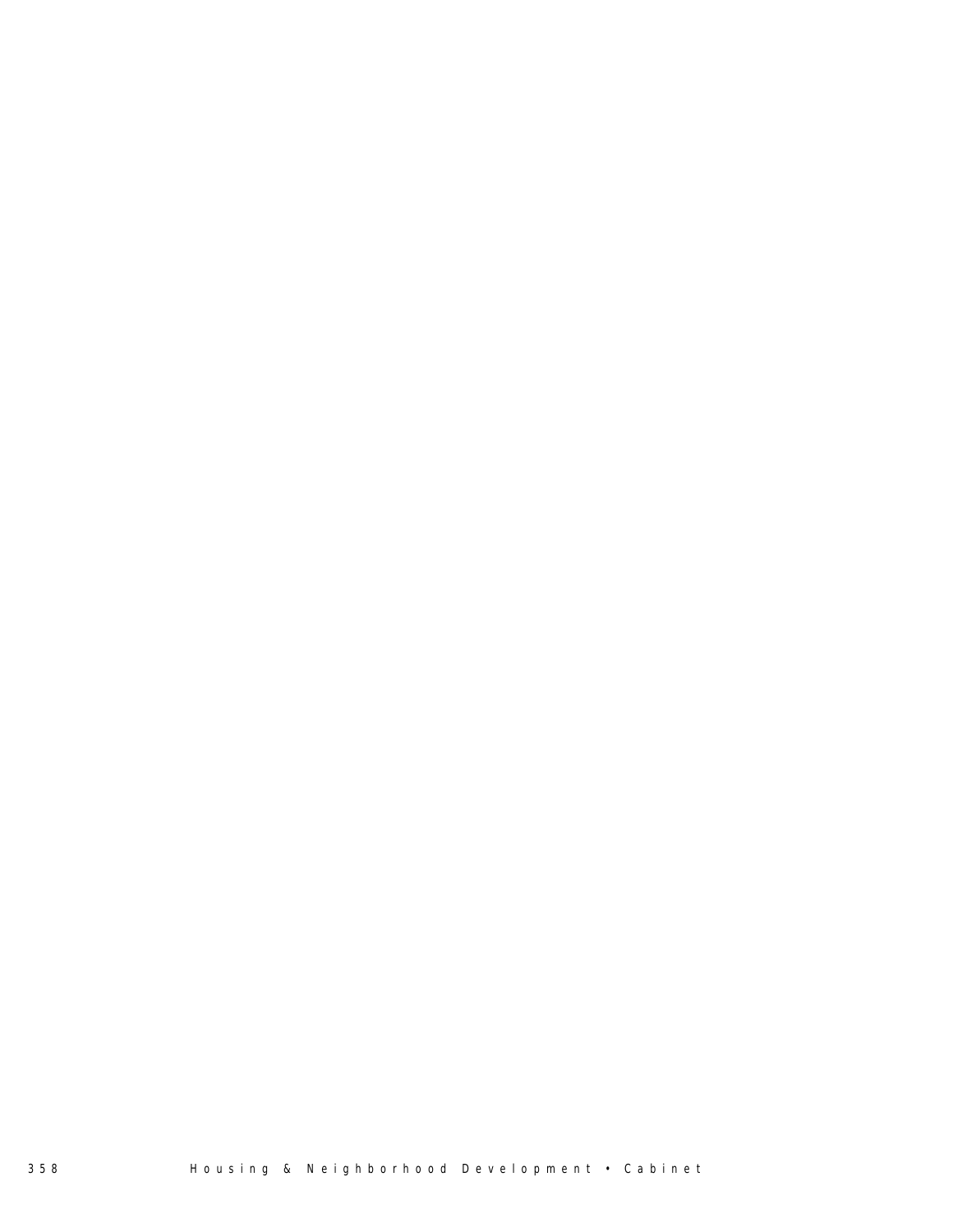# Housing & Neighborhood Development

*Evelyn Friedman, Chief of Housing & Neighborhood Development* 

## *Cabinet Mission*

The Cabinet is committed to making Boston the most livable city in the nation by working with its many communities to build strong neighborhoods through the strategic investment of public resources.

| <b>Operating Budget</b> | Program Name                                | Total Actual '06        | <b>Total Actual '07</b> | Total Approp '08       | Total Budget '09        |
|-------------------------|---------------------------------------------|-------------------------|-------------------------|------------------------|-------------------------|
|                         | Leading the Way<br>Neighborhood Development | 7.500.000<br>2,778,291  | 4.331.000<br>2,962,952  | 5.669.000<br>3,161,963 | 5,000,000<br>3,773,367  |
|                         | <b>Total</b>                                | 10,278,291              | 7,293,952               | 8,830,963              | 8,773,367               |
|                         |                                             |                         |                         |                        |                         |
| <b>Capital Budget</b>   | Program Name                                | <b>Total Actual '06</b> | <b>Total Actual '07</b> | Total Approp '08       | <b>Total Budget '09</b> |
|                         | Neighborhood Development                    | 2,197,650               | 1,244.138               | 5,627,936              | 4,100,000               |
|                         | <b>Total</b>                                | 2,197,650               | 1,244.138               | 5,627,936              | 4,100,000               |
|                         |                                             |                         |                         |                        |                         |
| <b>External Budget</b>  | Program Name                                | <b>Total Actual '06</b> | Total Actual '07        | Total Approp '08       | <b>Total Budget '09</b> |
|                         | Neighborhood Development                    | 65,968,666              | 65,613,525              | 84,499,635             | 82,283,920              |
|                         | <b>Total</b>                                | 65,968,666              | 65,613,525              | 84,499,635             | 82,283,920              |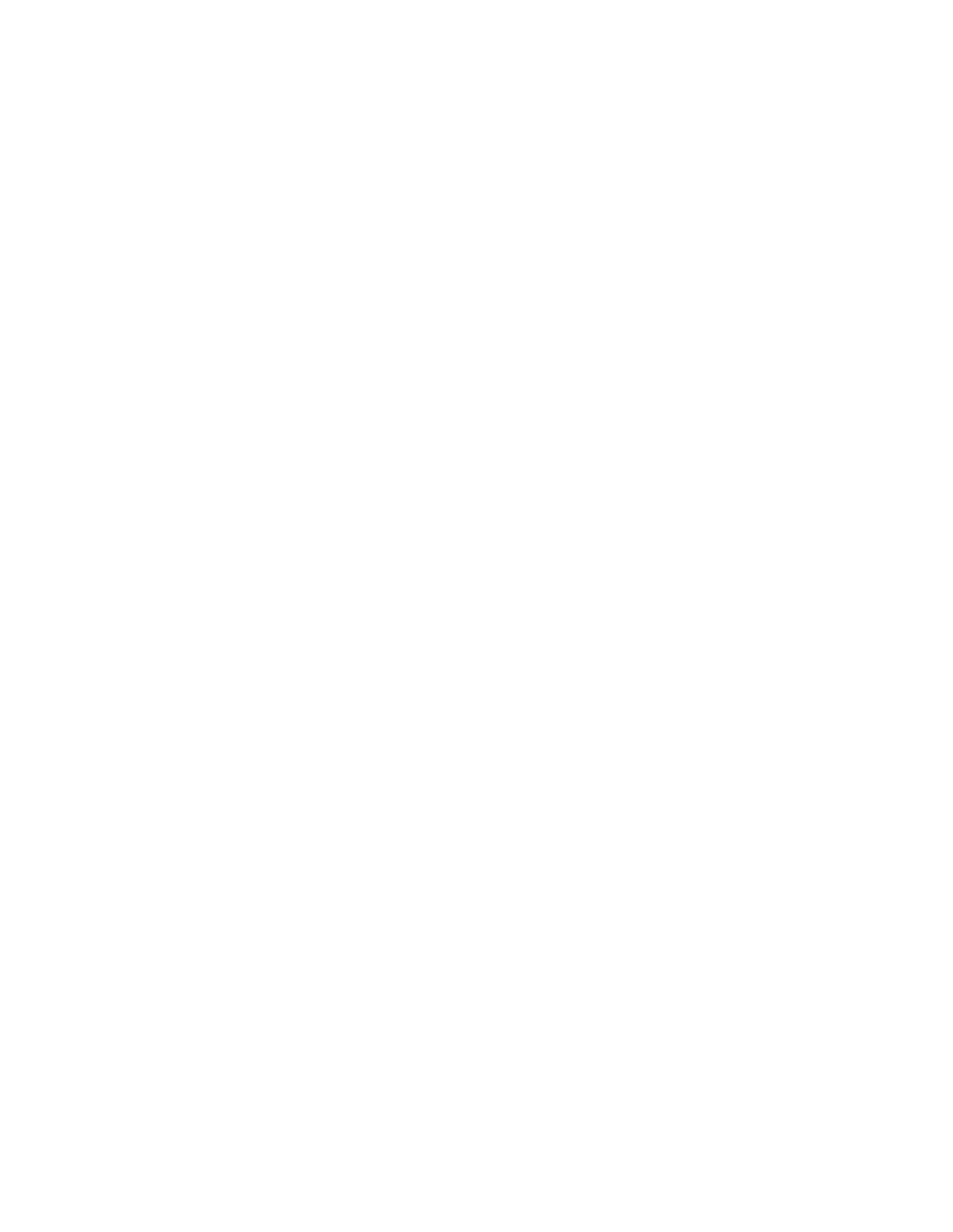# Leading the Way Operating Budget

### *Appropriation: 189*

## *Department Mission*

The overall mission of Leading the Way was to increase and protect Boston's housing supply. The seven-year campaign focused all of the City's housing agencies, including the Department of Neighborhood Development, the Boston Housing Authority, the Boston Redevelopment Authority, and the Inspectional Services Department around a comprehensive strategy to address Boston's housing challenges. This portion of the campaign was completed in two phases. Leading the Way III priorities will include workforce housing development, neighborhood stabilization and revitalization, and homelessness prevention efforts.

### *FY09 Performance Strategies*

- To develop new affordable rental and homeownership opportunities.
- To develop new market-rate rental and homeownership opportunities.
- To prevent the loss of affordable housing units.

| <b>Operating Budget</b>     | Program Name                                      | <b>Total Actual '06</b> | <b>Total Actual '07</b> | Total Approp '08       | Total Budget '09  |
|-----------------------------|---------------------------------------------------|-------------------------|-------------------------|------------------------|-------------------|
|                             | <b>Housing Production</b><br>Housing Preservation | 5,416,436<br>2,083,564  | 4.181.000<br>150,000    | 3,779,750<br>1,889,250 | 0<br>5,000,000    |
|                             | Total                                             | 7,500,000               | 4,331,000               | 5,669,000              | 5,000,000         |
| Selected Service Indicators |                                                   |                         |                         |                        |                   |
|                             |                                                   | Actual '06              | Actual '07              | Approp '08             | <b>Budget '09</b> |
|                             | Personnel Services                                |                         |                         |                        | $\Omega$          |
|                             | Non Personnel                                     | ,500,000                | 4,331,000               | 5,669,000              | 5,000,000         |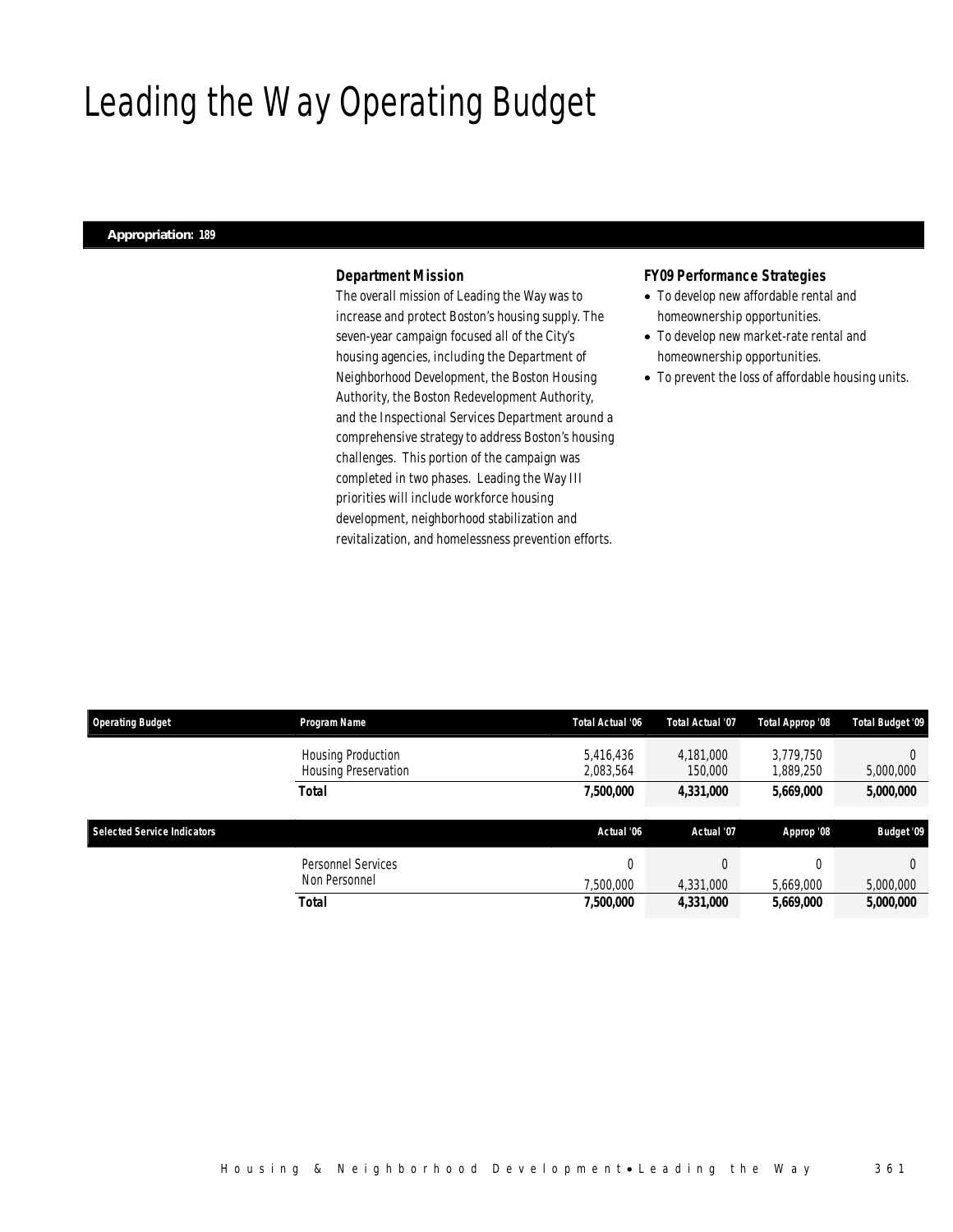# Leading the Way Operating Budget

## *Description of Services*

Leading the Way III will highlight housing opportunities for Boston's workforce. Attracting and retaining a diverse and competitive workforce is critical to the City's economic development. In FY09, the City will complete its demographic projections for the next decade, and with its development partners, initiate new projects aimed at meeting its workforce housing requirements. Much of the transition from LTWII to LTWIII has focused on neighborhood stabilization. Boston has not escaped the national increase in mortgage foreclosures. LTWIII resources will be used for foreclosure prevention counseling, facilitating opportunities for loan modifications and redevelopment of foreclosed properties. LTWIII will target homelessness, focusing on identifying permanent housing for families and individuals now living in shelters.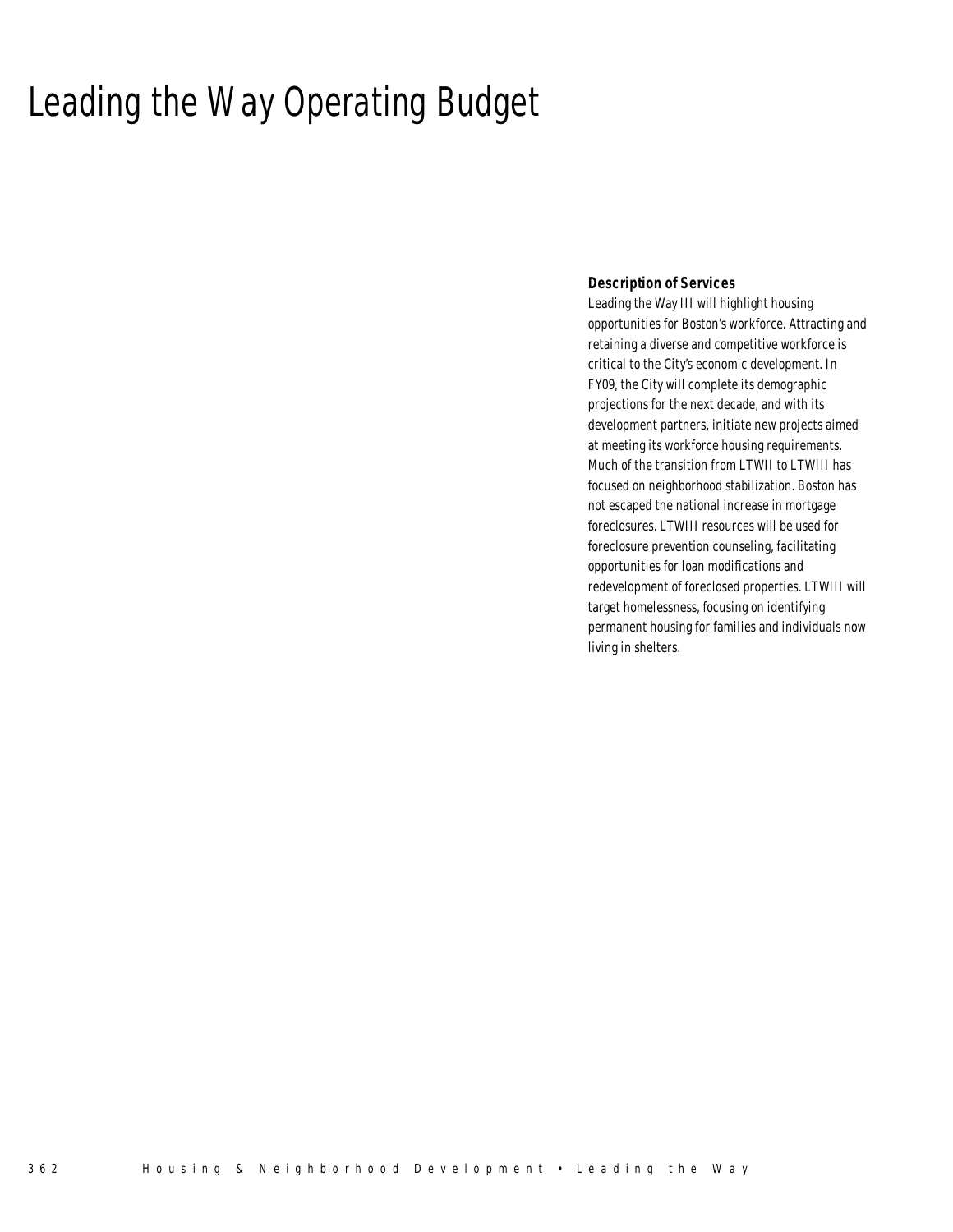# Department History

| <b>Personnel Services</b>                                                                                 |                                                                                                                                                                                         | FY06 Expenditure                                                                                            | FY07 Expenditure                                                                                                                 | FY08 Appropriation                                                                                                                   | FY09 Recommended                                                                                                       | Inc/Dec 08 vs 09                                                                   |
|-----------------------------------------------------------------------------------------------------------|-----------------------------------------------------------------------------------------------------------------------------------------------------------------------------------------|-------------------------------------------------------------------------------------------------------------|----------------------------------------------------------------------------------------------------------------------------------|--------------------------------------------------------------------------------------------------------------------------------------|------------------------------------------------------------------------------------------------------------------------|------------------------------------------------------------------------------------|
| 51000 Permanent Employees<br>51200 Overtime                                                               | 51100 Emergency Employees<br>51600 Unemployment Compensation                                                                                                                            | $\bf{0}$<br>$\boldsymbol{0}$<br>0<br>$\overline{0}$                                                         | $\boldsymbol{0}$<br>$\mathbf{0}$<br>$\mathbf 0$<br>$\mathbf 0$                                                                   | $\boldsymbol{0}$<br>$\mathbf 0$<br>$\overline{0}$<br>$\theta$                                                                        | 0<br>$\mathbf{0}$<br>$\mathbf{0}$<br>$\mathbf{0}$                                                                      | 0<br>$\mathbf 0$<br>$\overline{0}$<br>0                                            |
| <b>Total Personnel Services</b>                                                                           | 51700 Workers' Compensation                                                                                                                                                             | 0<br>$\mathbf{0}$                                                                                           | $\mathbf{0}$<br>0                                                                                                                | $\overline{0}$<br>$\mathbf{0}$                                                                                                       | $\mathbf{0}$<br>0                                                                                                      | 0<br>0                                                                             |
| <b>Contractual Services</b>                                                                               |                                                                                                                                                                                         | FY06 Expenditure                                                                                            | FY07 Expenditure                                                                                                                 | FY08 Appropriation                                                                                                                   | FY09 Recommended                                                                                                       | Inc/Dec 08 vs 09                                                                   |
| 52100 Communications<br>52200 Utilities<br>52400 Snow Removal<br>52900 Contracted Services                | 52500 Garbage/Waste Removal<br>52600 Repairs Buildings & Structures<br>52700 Repairs & Service of Equipment<br>52800 Transportation of Persons<br><b>Total Contractual Services</b>     | $\boldsymbol{0}$<br>$\theta$<br>0<br>$\theta$<br>$\Omega$<br>$\theta$<br>$\theta$<br>7,500,000<br>7,500,000 | $\mathbf 0$<br>$\mathbf 0$<br>$\mathbf{0}$<br>$\mathbf{0}$<br>$\Omega$<br>$\mathbf{0}$<br>$\mathbf{0}$<br>4,331,000<br>4,331,000 | $\boldsymbol{0}$<br>$\theta$<br>$\overline{0}$<br>$\theta$<br>$\theta$<br>$\overline{0}$<br>$\overline{0}$<br>5,669,000<br>5,669,000 | 0<br>$\mathbf{0}$<br>$\mathbf{0}$<br>$\mathbf{0}$<br>$\mathbf 0$<br>$\mathbf{0}$<br>$\Omega$<br>5,000,000<br>5,000,000 | 0<br>$\mathbf 0$<br>0<br>0<br>0<br>$\overline{0}$<br>0<br>$-669,000$<br>$-669,000$ |
| <b>Supplies &amp; Materials</b>                                                                           |                                                                                                                                                                                         | FY06 Expenditure                                                                                            | FY07 Expenditure                                                                                                                 | FY08 Appropriation                                                                                                                   | FY09 Recommended                                                                                                       | Inc/Dec 08 vs 09                                                                   |
| 53000 Auto Energy Supplies<br>53200 Food Supplies<br>53400 Custodial Supplies<br>53700 Clothing Allowance | 53500 Med, Dental, & Hosp Supply<br>53600 Office Supplies and Materials<br>53800 Educational Supplies & Mat<br>53900 Misc Supplies & Materials<br><b>Total Supplies &amp; Materials</b> | $\bf{0}$<br>$\theta$<br>$\Omega$<br>0<br>$\Omega$<br>0<br>0<br>0<br>$\mathbf{0}$                            | 0<br>$\mathbf{0}$<br>$\mathbf{0}$<br>0<br>$\Omega$<br>$\mathbf{0}$<br>$\mathbf{0}$<br>$\mathbf{0}$<br>0                          | $\mathbf 0$<br>$\overline{0}$<br>$\theta$<br>$\theta$<br>$\theta$<br>$\overline{0}$<br>$\theta$<br>$\mathbf 0$<br>$\mathbf{0}$       | 0<br>$\mathbf{0}$<br>$\mathbf 0$<br>$\mathbf 0$<br>$\mathbf 0$<br>$\mathbf{0}$<br>$\mathbf{0}$<br>$\mathbf{0}$<br>0    | 0<br>$\mathbf 0$<br>0<br>0<br>$\mathbf 0$<br>$\overline{0}$<br>0<br>0<br>0         |
| <b>Current Chgs &amp; Oblig</b>                                                                           |                                                                                                                                                                                         | FY06 Expenditure                                                                                            | FY07 Expenditure                                                                                                                 | FY08 Appropriation                                                                                                                   | FY09 Recommended                                                                                                       | Inc/Dec 08 vs 09                                                                   |
| 54400 Legal Liabilities<br>54500 Aid To Veterans<br>54600 Current Charges H&I<br>54700 Indemnification    | 54300 Workers' Comp Medical<br>54900 Other Current Charges<br>Total Current Chgs & Oblig                                                                                                | $\boldsymbol{0}$<br>$\theta$<br>$\Omega$<br>0<br>0<br>$\mathbf 0$<br>$\mathbf{0}$                           | $\mathbf 0$<br>$\mathbf{0}$<br>$\Omega$<br>0<br>$\mathbf{0}$<br>$\mathbf 0$<br>0                                                 | $\mathbf 0$<br>$\theta$<br>$\theta$<br>$\theta$<br>$\theta$<br>$\mathbf 0$<br>$\mathbf{0}$                                           | $\mathbf 0$<br>$\mathbf 0$<br>$\mathbf{0}$<br>$\mathbf 0$<br>$\mathbf 0$<br>$\mathbf 0$<br>$\mathbf{0}$                | 0<br>$\mathbf 0$<br>0<br>0<br>0<br>$\mathbf 0$<br>0                                |
| Equipment                                                                                                 |                                                                                                                                                                                         | FY06 Expenditure                                                                                            | FY07 Expenditure                                                                                                                 | FY08 Appropriation                                                                                                                   | FY09 Recommended                                                                                                       | Inc/Dec 08 vs 09                                                                   |
| 55400 Lease/Purchase<br>55900 Misc Equipment<br><b>Total Equipment</b>                                    | 55000 Automotive Equipment<br>55600 Office Furniture & Equipment                                                                                                                        | 0<br>$\Omega$<br>$\boldsymbol{0}$<br>0<br>$\pmb{0}$                                                         | 0<br>$\Omega$<br>$\boldsymbol{0}$<br>0<br>0                                                                                      | $\theta$<br>$\Omega$<br>$\boldsymbol{0}$<br>$\theta$<br>$\boldsymbol{0}$                                                             | $\boldsymbol{0}$<br>$\Omega$<br>$\boldsymbol{0}$<br>$\mathbf 0$<br>0                                                   | 0<br>$\Omega$<br>$\mathbf 0$<br>0<br>0                                             |
| Other                                                                                                     |                                                                                                                                                                                         | FY06 Expenditure                                                                                            | FY07 Expenditure                                                                                                                 | FY08 Appropriation                                                                                                                   | FY09 Recommended                                                                                                       | Inc/Dec 08 vs 09                                                                   |
| 56200 Special Appropriation<br><b>Total Other</b>                                                         | 57200 Structures & Improvements<br>58000 Land & Non-Structure                                                                                                                           | $\boldsymbol{0}$<br>0<br>$\overline{0}$<br>0                                                                | 0<br>$\mathbf 0$<br>0<br>0                                                                                                       | $\boldsymbol{0}$<br>$\theta$<br>$\theta$<br>$\boldsymbol{0}$                                                                         | 0<br>0<br>$\mathbf 0$<br>0                                                                                             | 0<br>0<br>0<br>0                                                                   |
| <b>Grand Total</b>                                                                                        |                                                                                                                                                                                         | 7,500,000                                                                                                   | 4,331,000                                                                                                                        | 5,669,000                                                                                                                            | 5,000,000                                                                                                              | $-669,000$                                                                         |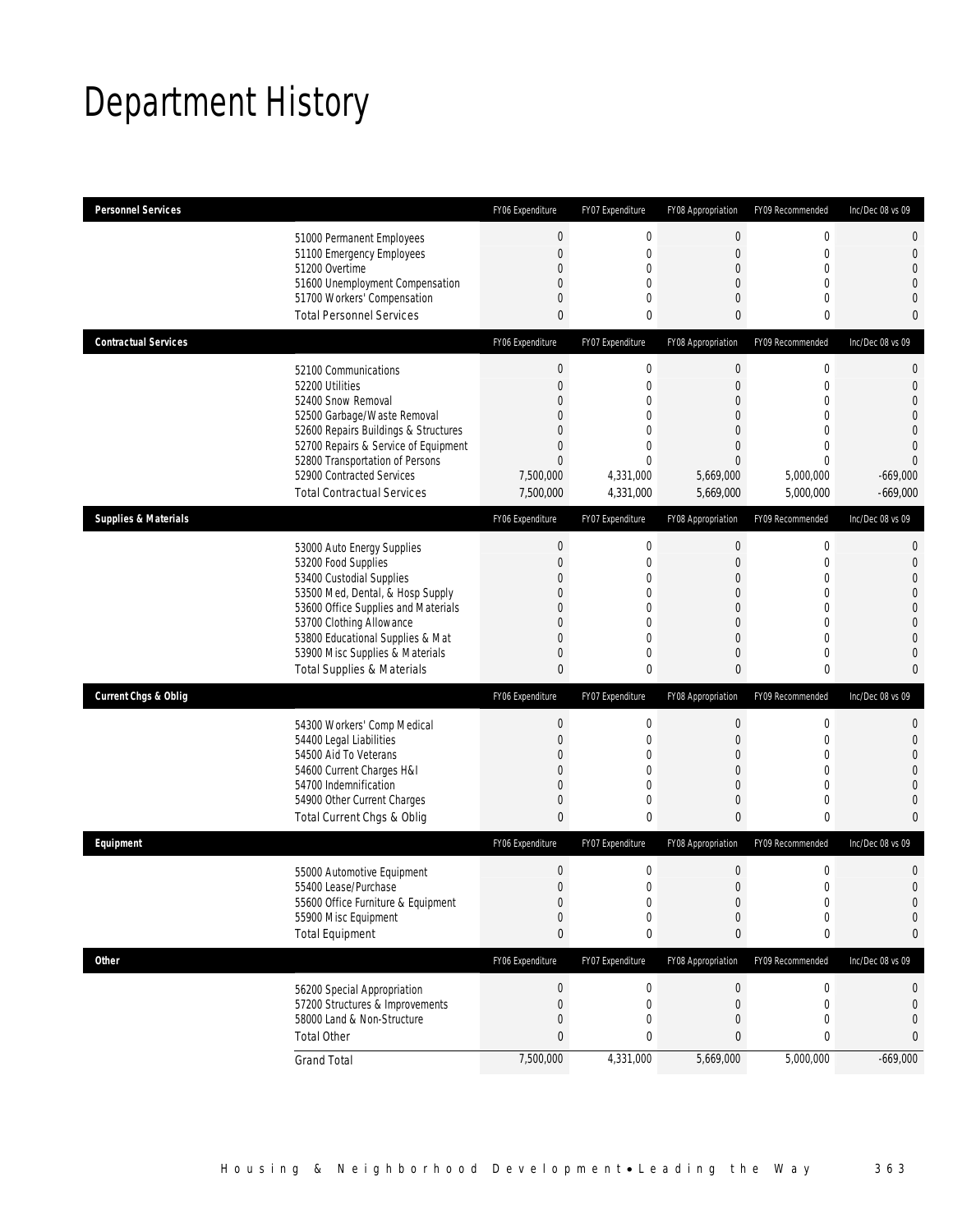# Program 1. Housing Production

## *Organization: 189100*

## *Program Description*

In conformance with the Leading the Way Strategy, the mission of this program is to develop new rental and homeownership units. Housing units will be developed by providing financial assistance to private and non-profit developers and homeowners. The City will assist in land assemblage, permitting, public reviews and approvals.

## *Program Strategies*

- To develop new affordable rental and homeownership opportunities.
- To develop new market-rate rental and homeownership opportunities.

| <b>Performance Measures</b>        |                                                                                                                        | Actual '06                 | Actual '07                   | Projected '08               | Target '09                   |
|------------------------------------|------------------------------------------------------------------------------------------------------------------------|----------------------------|------------------------------|-----------------------------|------------------------------|
|                                    | Affordable units completed<br>Affordable units permitted<br>Market-rate units completed<br>Market-rate units permitted | 996<br>524<br>330<br>2,094 | 446<br>499<br>2,340<br>2,140 | 475<br>400<br>,551<br>1,700 | 400<br>380<br>1,275<br>1,520 |
| <b>Selected Service Indicators</b> |                                                                                                                        | Actual '06                 | Actual '07                   | Approp '08                  | <b>Budget '09</b>            |
|                                    | Personnel Services<br>Non Personnel                                                                                    |                            |                              |                             |                              |
|                                    | <b>Total</b>                                                                                                           | 0                          |                              | IJ                          | 0                            |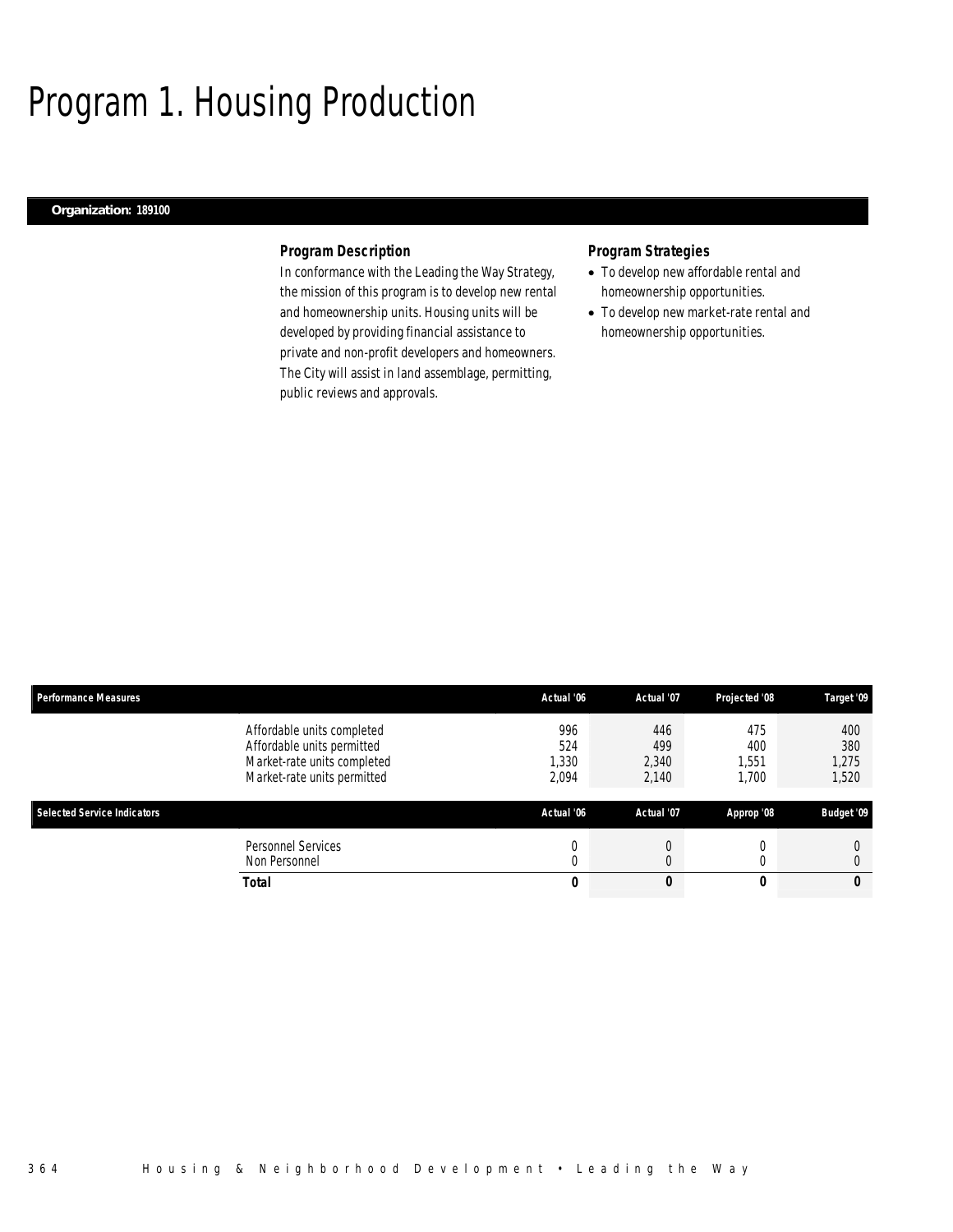# Program 2. Housing Preservation

## *Organization: 189200*

## *Program Description*

In conformance with the Leading the Way Strategy, the mission of this program is to preserve existing rental and homeownership units. Units will be preserved by stabilizing rental property through rehabilitation, long-term rent agreements or resident/non-profit ownership. Individual elderly, low and moderate-income homeowners will be assisted in preserving the apartments in their owner-occupied buildings. Existing renters will be assisted to become new homeowners with technical and financial assistance.

## *Program Strategies*

- To lose less than 10% of the at-risk federallyassisted units.
- To prevent the loss of affordable housing units.

| <b>Performance Measures</b>        |                                                                                                     | Actual '06            | Actual '07 | Projected '08 | Target '09        |
|------------------------------------|-----------------------------------------------------------------------------------------------------|-----------------------|------------|---------------|-------------------|
|                                    | Affordable units preserved<br>Affordable units preserved through foreclosure<br>prevention programs | 506                   | 707        | 580<br>200    | 525<br>250        |
|                                    | At-risk affordable units in the current fiscal year                                                 |                       |            | 1.562         | 658               |
|                                    | Homebuyers/Homeowners receiving foreclosure<br>prevention tech assistance                           |                       |            | 1.766         | 1,300             |
| <b>Selected Service Indicators</b> |                                                                                                     | Actual '06            | Actual '07 | Approp '08    | <b>Budget '09</b> |
|                                    | <b>Personnel Services</b><br>Non Personnel                                                          | $\Omega$<br>2,083,564 | 150,000    | 1,889,250     | 5,000,000         |
|                                    | Total                                                                                               | 2,083,564             | 150,000    | 1,889,250     | 5,000,000         |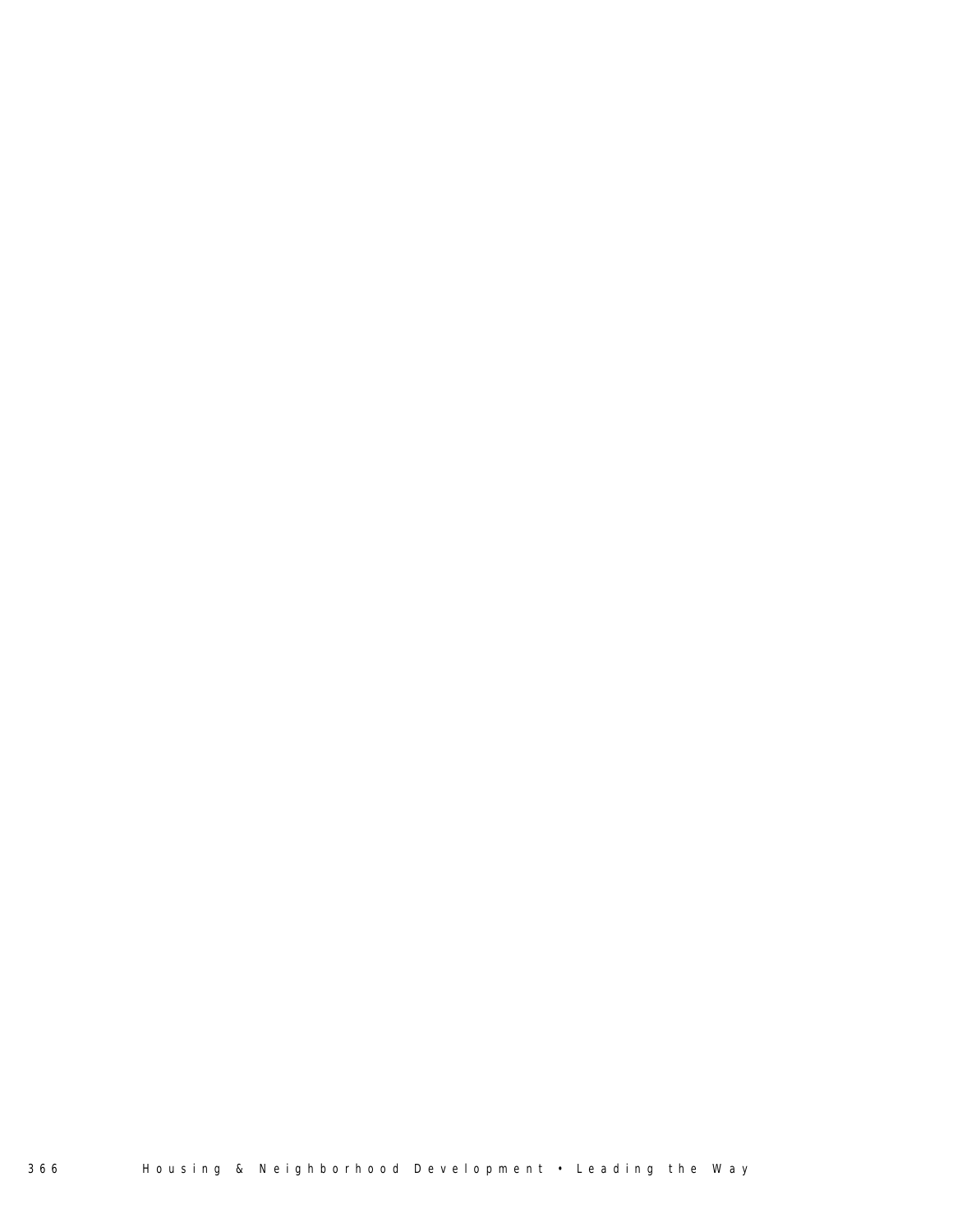# Neighborhood Development Operating Budget

*Evelyn Friedman, Chief of Housing & Neighborhood Development Appropriation: 188* 

## *Department Mission*

The Cabinet is committed to making Boston the most livable city in the nation by working with its many communities to build strong neighborhoods through the strategic investment of public resources.

## *FY09 Performance Strategies*

- To assist existing homeowners in retaining their homes and to encourage homeownership.
- To assist tenants and landlords to preserve their tenancies or secure alternative housing, including those at risk of homelessness.
- To dispose of tax-foreclosed and surplus property.
- To promote the development and preservation of economically viable, attractive businesses and non-profits in Main Streets and other neighborhood business districts.
- To provide shelter, support services, rental assistance, and housing counseling to homeless persons, persons with AIDS, and tenants at risk.

| <b>Operating Budget</b>      | Program Name                                                                                                                                                                                                                                                                                                                                                                             | <b>Total Actual '06</b>                                                                                                                                                          | <b>Total Actual '07</b>                                                                                                                                                 | Total Approp '08                                                                                                                                           | Total Budget '09                                                                                                                                                                       |
|------------------------------|------------------------------------------------------------------------------------------------------------------------------------------------------------------------------------------------------------------------------------------------------------------------------------------------------------------------------------------------------------------------------------------|----------------------------------------------------------------------------------------------------------------------------------------------------------------------------------|-------------------------------------------------------------------------------------------------------------------------------------------------------------------------|------------------------------------------------------------------------------------------------------------------------------------------------------------|----------------------------------------------------------------------------------------------------------------------------------------------------------------------------------------|
|                              | Neighborhood Development Administration<br>Real Estate Management & Sales<br>Housing Development<br><b>Business Services</b>                                                                                                                                                                                                                                                             | 1,105,609<br>1,071,261<br>553,186<br>48,234                                                                                                                                      | 1,186,525<br>1,143,199<br>580,830<br>52,397                                                                                                                             | 1,419,782<br>914,541<br>749,952<br>77,688                                                                                                                  | 1,402,211<br>1,474,591<br>780,034<br>76,532                                                                                                                                            |
|                              | <b>Total</b>                                                                                                                                                                                                                                                                                                                                                                             | 2,778,290                                                                                                                                                                        | 2,962,951                                                                                                                                                               | 3,161,963                                                                                                                                                  | 3,733,368                                                                                                                                                                              |
| <b>External Funds Budget</b> | <b>Fund Name</b>                                                                                                                                                                                                                                                                                                                                                                         | <b>Total Actual '06</b>                                                                                                                                                          | <b>Total Actual '07</b>                                                                                                                                                 | Total Approp '08                                                                                                                                           | <b>Total Budget '09</b>                                                                                                                                                                |
|                              | <b>CDBG</b><br>Community Dev Action Grant<br>EDI<br><b>Emergency Shelter Grant</b><br>EPA/Brownfields<br><b>HOME</b><br><b>HOPWA</b><br>Inclusionary Development Fund<br>Lead Hazard Reduction Demo<br>Lead Paint Abate<br>Mass Development<br>Mass Technology Collaborative<br>Neighborhood Development Fund<br>OBD EDI EMP/Non EMP<br>OBD Sec 108 Emp Zone<br>OBD Sec 108 Non Emp Zone | 26,604,573<br>535,188<br>66,008<br>1,239,303<br>164,200<br>7,916,636<br>1,958,891<br>200,000<br>713,515<br>1,219,459<br>0<br>$\Omega$<br>3,054,803<br>$\Omega$<br>4,064,743<br>0 | 25,116,096<br>48,885<br>200,035<br>884,217<br>251,252<br>8,787,440<br>1,787,479<br>500,079<br>2,157,891<br>848,639<br>0<br>0<br>3,806,512<br>$\Omega$<br>4,108,249<br>0 | 27,860,158<br>842,684<br>326,296<br>8,859,462<br>1,667,430<br>400,000<br>1,250,000<br>1,640,702<br>0<br>808,142<br>886,186<br>1,750,000<br>0<br>20,050,000 | 27,175,452<br>420,250<br>839,117<br>200,000<br>7,866,783<br>1,697,210<br>1,052,000<br>$\Omega$<br>1,533,349<br>2,000,000<br>395,000<br>925,322<br>2,856,789<br>2,576,474<br>15,000,000 |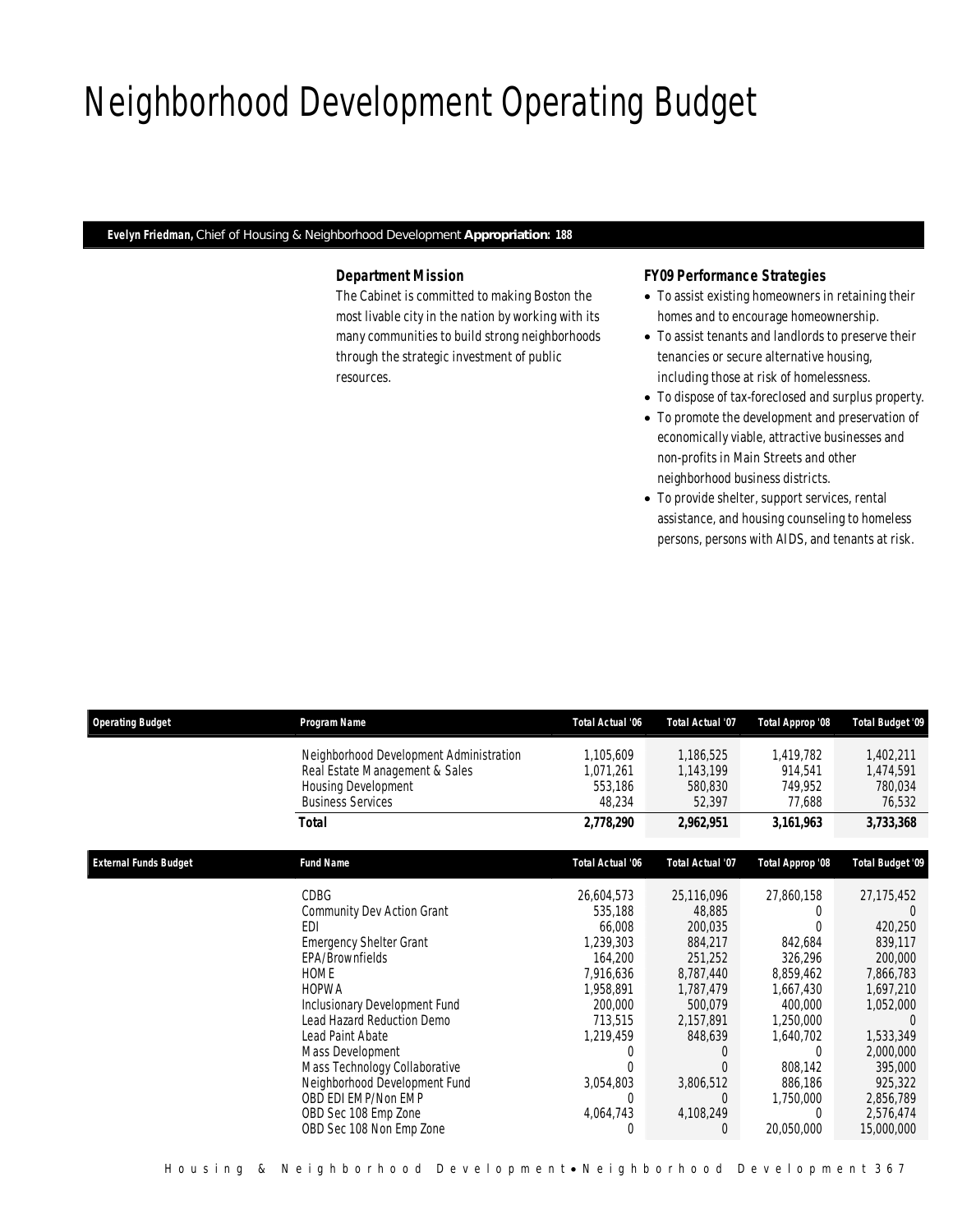|                                    | Shelter Plus Care<br>Supportive Housing | 5.575.169<br>12,656,184 | 5.040.104<br>12,076,656 | 6.478.044<br>11,680,532 | 6.360.324<br>11,385,850  |
|------------------------------------|-----------------------------------------|-------------------------|-------------------------|-------------------------|--------------------------|
|                                    | Total                                   | 65,968,672              | 65,613,534              | 84,499,636              | <i><b>82,283,920</b></i> |
| <b>Selected Service Indicators</b> |                                         | Actual '06              | Actual '07              | Approp '08              | <b>Budget '09</b>        |
|                                    | Personnel Services<br>Non Personnel     | 1.804.774<br>973.516    | 1.969.530<br>993,421    | 2.135.409<br>1.026.554  | 2,643,844<br>1,089,524   |
|                                    | Total                                   | 2,778,290               | 2,962,951               | 3,161,963               | 3,733,368                |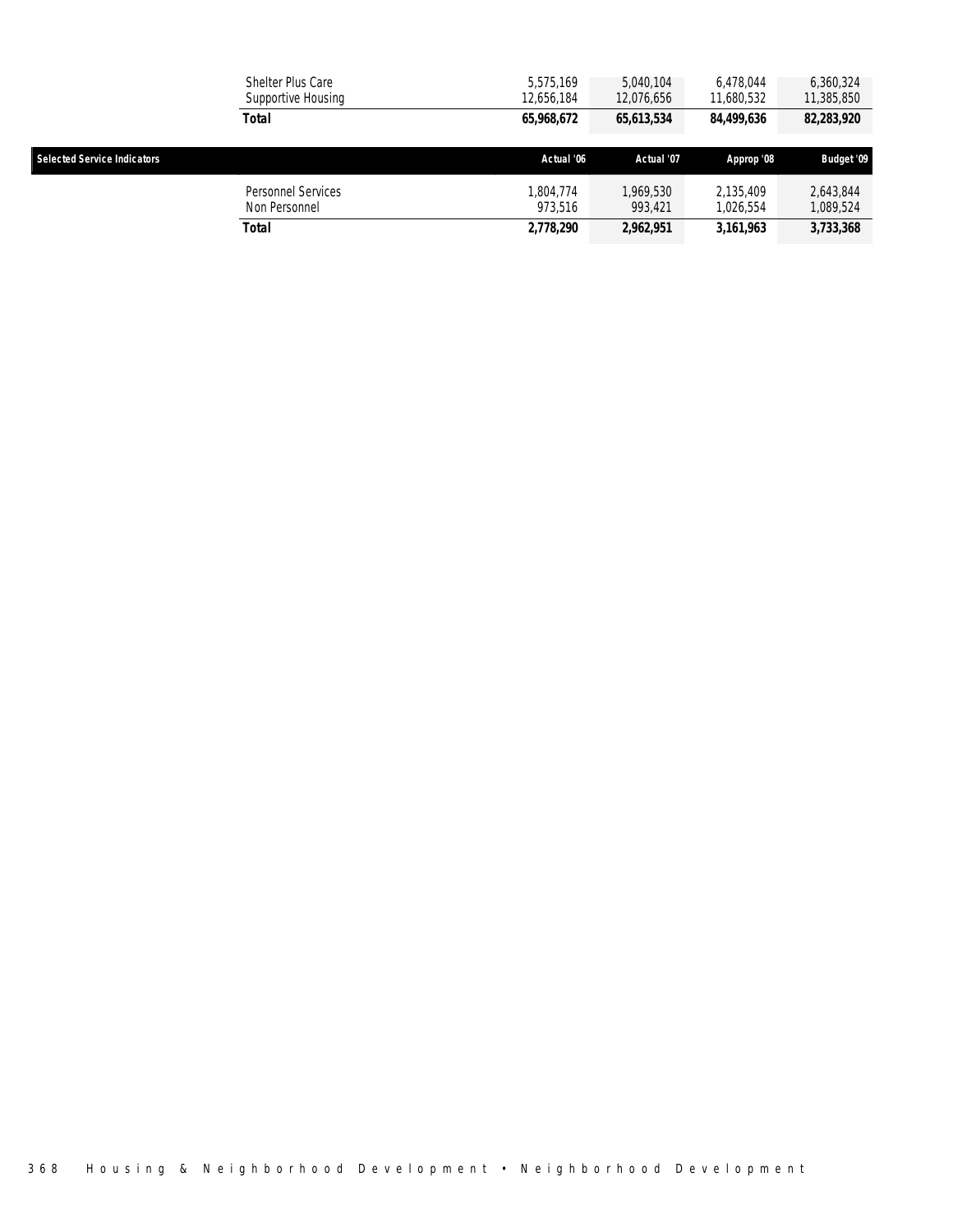# Neighborhood Development Operating Budget



## *Authorizing Statutes*

- Enabling Legislation, 1961 Mass. Acts ch. 642, §§ 1-3.
- Sale of Certain Surplus Property, 1982 Mass. Acts ch. 190, § 24; 1986 Mass. Acts ch. 701, § 4.
- Design Services, M.G.L.A. c. 7, § 38A 1/2.
- Public Works Construction, M.G.L.A. c. 30, § 39M.
- Building Construction, M.G.L.A. c. 149, §§ 44A-44J.
- Municipal Participation in Condominiums, M.G.L.A. c. 183A, § 20.
- Boston Urban Homestead Program, CBC Ord. §§ 8-2.1-8-2.8.
- Code Enforcement, M.G.L.A. c.40, § 21d; M.G.L.A. c. 270, § 16.
- Transfers of Property to Boston Redevelopment Authority, CBC St. 11 §§ 251, 255.
- Committee on Foreclosed Real Estate; Powers, CBC Ord. §§ 11-7.1-11-7.2; CBC St. 11 §§ 251, 255.
- 1994 Mass. Acts ch. 282; CBC Ord. § 10-2.1.

## *Description of Services*

The Department provides services and assistance through a wide variety of programs that are designed to improve the current housing stock of existing homeowners, promote homeownership, develop and preserve affordable housing, foster economically viable neighborhood business districts, and dispose of City-owned tax foreclosed and surplus property in a responsible manner.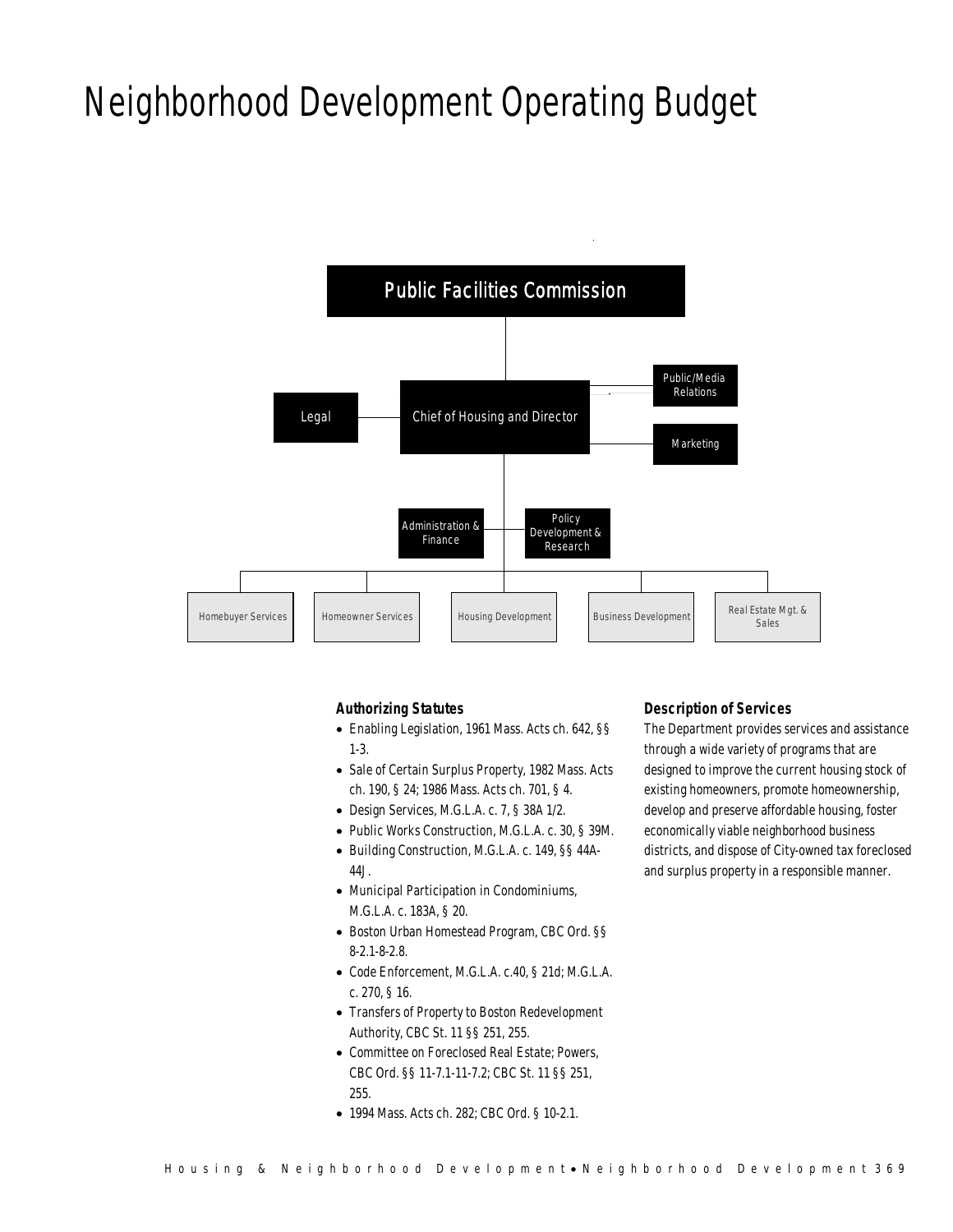# Department History

| Personnel Services              |                                                                                                                                                                                                                                                                                                      | FY06 Expenditure                                                                       | FY07 Expenditure                                                                                        | FY08 Appropriation                                                                                          | FY09 Recommended                                                                                    | Inc/Dec 08 vs 09                                                                                                                        |
|---------------------------------|------------------------------------------------------------------------------------------------------------------------------------------------------------------------------------------------------------------------------------------------------------------------------------------------------|----------------------------------------------------------------------------------------|---------------------------------------------------------------------------------------------------------|-------------------------------------------------------------------------------------------------------------|-----------------------------------------------------------------------------------------------------|-----------------------------------------------------------------------------------------------------------------------------------------|
|                                 | 51000 Permanent Employees<br>51100 Emergency Employees<br>51200 Overtime<br>51600 Unemployment Compensation<br>51700 Workers' Compensation<br><b>Total Personnel Services</b>                                                                                                                        | 1,801,312<br>$\mathbf 0$<br>$\overline{0}$<br>3,462<br>0<br>1,804,774                  | 1,962,948<br>0<br>$\overline{0}$<br>6,582<br>0<br>1,969,530                                             | 2,127,910<br>$\overline{0}$<br>$\mathbf{0}$<br>5,000<br>2,499<br>2,135,409                                  | 2,636,345<br>0<br>$\overline{0}$<br>5,000<br>2,499<br>2,643,844                                     | 508,435<br>$\theta$<br>$\overline{0}$<br>$\overline{0}$<br>$\Omega$<br>508,435                                                          |
| <b>Contractual Services</b>     |                                                                                                                                                                                                                                                                                                      | FY06 Expenditure                                                                       | FY07 Expenditure                                                                                        | FY08 Appropriation                                                                                          | FY09 Recommended                                                                                    | Inc/Dec 08 vs 09                                                                                                                        |
|                                 | 52100 Communications<br>52200 Utilities<br>52400 Snow Removal<br>52500 Garbage/Waste Removal<br>52600 Repairs Buildings & Structures<br>52700 Repairs & Service of Equipment<br>52800 Transportation of Persons<br>52900 Contracted Services<br><b>Total Contractual Services</b>                    | 63,737<br>57,842<br>0<br>420<br>58,530<br>22,084<br>4,307<br>668,505<br>875,425        | 61,421<br>84,235<br>0<br>644<br>73,504<br>36,842<br>4,827<br>650,169<br>911,642                         | 68,400<br>81,595<br>0<br>1,700<br>100,000<br>54,942<br>15,680<br>596,000<br>918,317                         | 67,776<br>85,039<br>39,999<br>9,200<br>118,001<br>57,187<br>12,150<br>600,665<br>990,017            | $-624$<br>3,444<br>39,999<br>7,500<br>18,001<br>2,245<br>$-3,530$<br>4,665<br>71,700                                                    |
| <b>Supplies &amp; Materials</b> |                                                                                                                                                                                                                                                                                                      | FY06 Expenditure                                                                       | FY07 Expenditure                                                                                        | FY08 Appropriation                                                                                          | FY09 Recommended                                                                                    | Inc/Dec 08 vs 09                                                                                                                        |
|                                 | 53000 Auto Energy Supplies<br>53200 Food Supplies<br>53400 Custodial Supplies<br>53500 Med, Dental, & Hosp Supply<br>53600 Office Supplies and Materials<br>53700 Clothing Allowance<br>53800 Educational Supplies & Mat<br>53900 Misc Supplies & Materials<br><b>Total Supplies &amp; Materials</b> | 4,730<br>0<br>0<br>$\overline{0}$<br>19,195<br>0<br>$\overline{0}$<br>18,604<br>42,529 | 2,211<br>$\mathbf 0$<br>0<br>$\mathbf{0}$<br>19,230<br>$\mathbf{0}$<br>$\mathbf{0}$<br>19,343<br>40,784 | 2,969<br>0<br>$\mathbf{0}$<br>$\overline{0}$<br>36,375<br>$\mathbf 0$<br>$\overline{0}$<br>23,016<br>62,360 | 3,326<br>0<br>$\overline{0}$<br>$\overline{0}$<br>36,375<br>0<br>$\overline{0}$<br>19,614<br>59,315 | 357<br>$\boldsymbol{0}$<br>$\overline{0}$<br>$\boldsymbol{0}$<br>$\overline{0}$<br>$\mathbf{0}$<br>$\mathbf{0}$<br>$-3,402$<br>$-3,045$ |
| <b>Current Chgs &amp; Oblig</b> |                                                                                                                                                                                                                                                                                                      | FY06 Expenditure                                                                       | FY07 Expenditure                                                                                        | FY08 Appropriation                                                                                          | FY09 Recommended                                                                                    | Inc/Dec 08 vs 09                                                                                                                        |
|                                 | 54300 Workers' Comp Medical<br>54400 Legal Liabilities<br>54500 Aid To Veterans<br>54600 Current Charges H&I<br>54700 Indemnification<br>54900 Other Current Charges<br>Total Current Chgs & Oblig                                                                                                   | 148<br>0<br>0<br>$\mathbf 0$<br>$\overline{0}$<br>45,130<br>45,278                     | 2,467<br>4,568<br>$\mathbf{0}$<br>$\mathbf{0}$<br>0<br>29,562<br>36,597                                 | 1,021<br>5,450<br>$\mathbf 0$<br>$\mathbf{0}$<br>$\Omega$<br>34,706<br>41,177                               | 1,000<br>6,592<br>0<br>$\overline{0}$<br>$\Omega$<br>26,000<br>33,592                               | $-21$<br>1,142<br>$\mathbf{0}$<br>$\mathbf{0}$<br>$\Omega$<br>$-8,706$<br>$-7,585$                                                      |
| Equipment                       |                                                                                                                                                                                                                                                                                                      | FY06 Expenditure                                                                       | FY07 Expenditure                                                                                        | FY08 Appropriation                                                                                          | FY09 Recommended                                                                                    | Inc/Dec 08 vs 09                                                                                                                        |
|                                 | 55000 Automotive Equipment<br>55400 Lease/Purchase<br>55600 Office Furniture & Equipment<br>55900 Misc Equipment<br><b>Total Equipment</b>                                                                                                                                                           | $\mathbf 0$<br>$\overline{0}$<br>3,734<br>6,550<br>10,284                              | 0<br>0<br>380<br>4,018<br>4,398                                                                         | $\boldsymbol{0}$<br>$\mathbf{0}$<br>500<br>4,200<br>4,700                                                   | $\mathbf 0$<br>$\overline{0}$<br>500<br>6,100<br>6,600                                              | 0<br>$\mathbf{0}$<br>$\mathbf{0}$<br>1,900<br>1,900                                                                                     |
| <b>Other</b>                    |                                                                                                                                                                                                                                                                                                      | FY06 Expenditure                                                                       | FY07 Expenditure                                                                                        | FY08 Appropriation                                                                                          | FY09 Recommended                                                                                    | Inc/Dec 08 vs 09                                                                                                                        |
|                                 | 56200 Special Appropriation<br>57200 Structures & Improvements<br>58000 Land & Non-Structure<br><b>Total Other</b>                                                                                                                                                                                   | $\pmb{0}$<br>0<br>0<br>0                                                               | $\boldsymbol{0}$<br>0<br>0<br>0                                                                         | 0<br>$\boldsymbol{0}$<br>$\mathbf 0$<br>0                                                                   | 0<br>0<br>0<br>0                                                                                    | $\theta$<br>$\mathbf 0$<br>$\mathbf 0$<br>$\mathbf{0}$                                                                                  |
|                                 | <b>Grand Total</b>                                                                                                                                                                                                                                                                                   | 2,778,290                                                                              | 2,962,951                                                                                               | 3,161,963                                                                                                   | 3,733,368                                                                                           | 571,405                                                                                                                                 |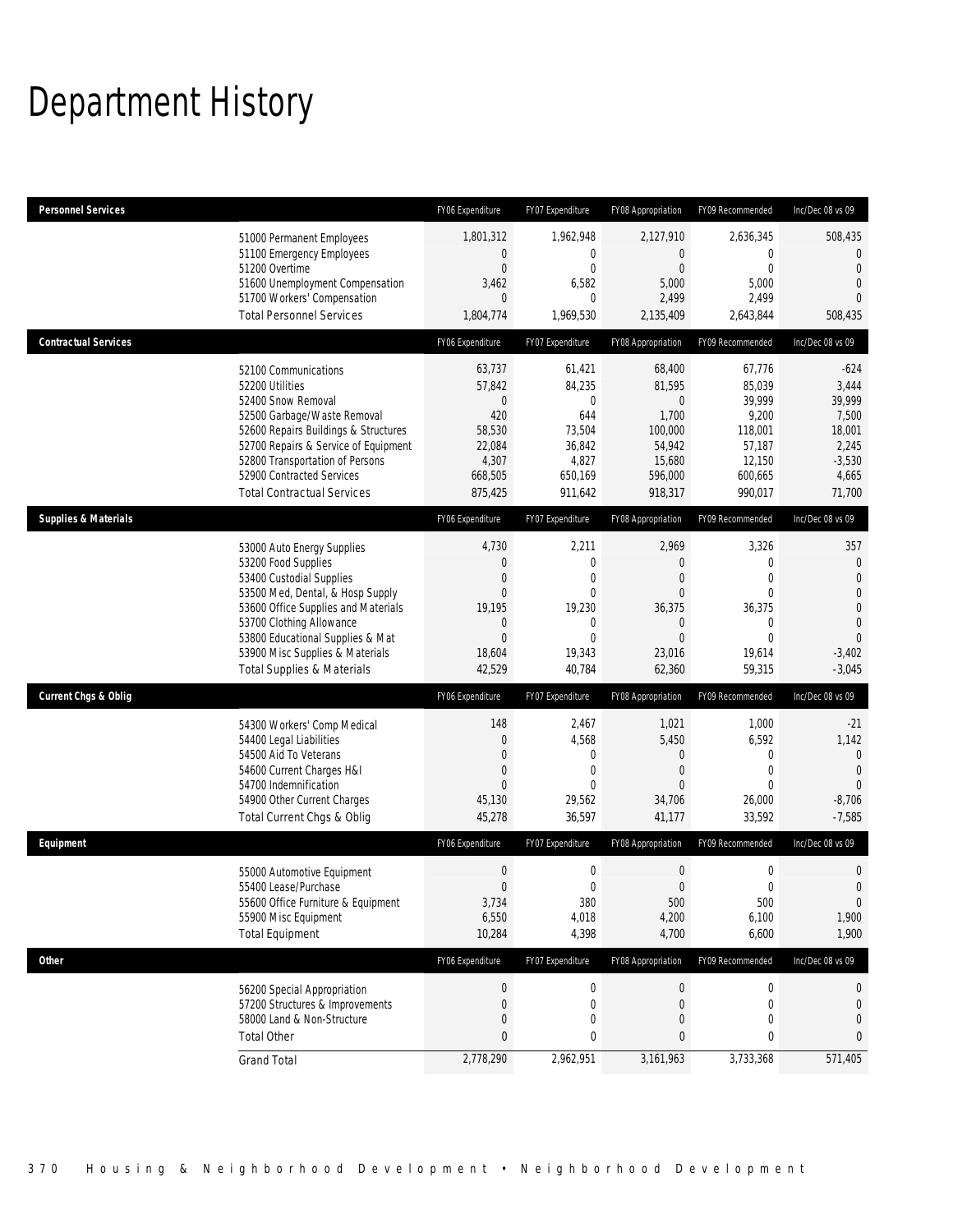# Department Personnel

| Title                            | Union<br>Code   | Grade     | Position | FY09 Salary | Title                             | Union<br>Code   | Grade | Position | FY09 Salary |
|----------------------------------|-----------------|-----------|----------|-------------|-----------------------------------|-----------------|-------|----------|-------------|
|                                  |                 |           |          |             |                                   |                 |       |          |             |
| Spec_Asst                        | <b>MYN</b>      | <b>NG</b> | 1.00     | 102,331     | Property Mgmt                     | SU <sub>2</sub> | 22    | 3.00     | 189,775     |
| <b>Dirctr</b>                    | CDH             | <b>NG</b> | 1.00     | 135,000     | Admin Svcs Manager                | SU <sub>2</sub> | 21    | 1.00     | 65,058      |
| Board Member Appeals             | EX <sub>0</sub> | <b>NG</b> | 3.00     | 2,346       | Sr Budget Analyst                 | SU <sub>2</sub> | 21    | 1.00     | 65,058      |
| Dep.Dir.                         | <b>EXM</b>      | 27        | 1.00     | 92,353      | Records Mngr                      | SU <sub>2</sub> | 21    | 1.00     | 65,058      |
| Dir of Operations                | EXM             | 29        | 1.00     | 108,039     | Legal_Asst                        | EXM             | 20    | 1.00     | 53,332      |
| Dir-Public/Media Relations       | EXM             | 28        | 1.00     | 80,522      | Sr Account Specialist             | SU <sub>2</sub> | 20    | 1.00     | 60,194      |
| Dir-Marketing                    | EXM             | 28        | 1.00     | 97,647      | Payroll Officer                   | SU <sub>2</sub> | 19    | 1.00     | 55,697      |
| <b>Assoc Deputy Director</b>     | EXM             | 27        | 1.00     | 92,353      | Mis Operations Specialist         | SU <sub>2</sub> | 19    | 1.00     | 55,697      |
| Sr Staff Attorney (DND)          | <b>EXM</b>      | 26        | 1.00     | 85,385      | Sr Accts Payable Specialist       | SU <sub>2</sub> | 19    | 1.00     | 55,697      |
| Assistant-Director               | <b>EXM</b>      | 26        | 4.00     | 321,039     | Records/Adm. Serv. Analyst        | SU <sub>2</sub> | 19    | 1.00     | 55,697      |
| Spec_Asst_(DND)                  | <b>EXM</b>      | 25        | 1.00     | 78,942      | Prog_Asst                         | SU <sub>2</sub> | 19    | 2.00     | 111,394     |
| Ex Asst                          | <b>EXM</b>      | 25        | 1.00     | 69,280      | <b>Admin Services Clerk</b>       | SU <sub>2</sub> | 17    | 1.00     | 47,593      |
| Senior Programmer                | SU <sub>2</sub> | 23        | 1.00     | 76,007      | Sr Hearing Officer (Rent Eq)      | SU4             | 16    | 1.00     | 59,712      |
| Sr Project Manager               | SU <sub>2</sub> | 23        | 1.00     | 76,007      | Adm Asst.                         | SU4             | 15    | 1.00     | 55,219      |
| <b>Budget Manager</b>            | SU <sub>2</sub> | 22        | 1.00     | 70,319      | <b>Client Services Specialist</b> | SU4             | 10    | 1.00     | 40,390      |
| <b>Accounting Manager</b>        | SU <sub>2</sub> | 22        | 1.00     | 70,319      | Dep Administrator                 | MY <sub>0</sub> | 09    | 1.00     | 72,804      |
| <b>Communications Specialist</b> | <b>EXM</b>      | 22        | 1.00     | 62,390      | Prin Admin Asst(Client Serv)      | SE <sub>1</sub> | 09    | 1.00     | 90,548      |
| Clearinghouse&InventoryManager   | SU <sub>2</sub> | 22        | 1.00     | 70,319      | LegalCounsel(RentBoard)           | SE <sub>1</sub> | 06    | 1.00     | 70,198      |
| Prsnn'l Asst                     | <b>EXM</b>      | 22        | 1.00     | 62,390      | Data Proc Sys Analyst             | SE <sub>1</sub> | 06    | 1.00     | 70,198      |
| Special Assistant                | <b>EXM</b>      | 22        | 2.00     | 124,781     | RecordsMngr/Coord(RentBb)         | SE <sub>1</sub> | 05    | 1.00     | 64,417      |
|                                  |                 |           |          |             | AdminAsst(RentalHousing)          | SE <sub>1</sub> | 04    | 1.00     | 58,635      |
|                                  |                 |           |          |             | <b>Total</b>                      |                 |       | 50       | 3,340,147   |

| <b>Salary Savings</b>        | $-209,239$ |
|------------------------------|------------|
|                              |            |
| Chargebacks                  | $-521,063$ |
| Other                        | 26,500     |
| <b>Differential Payments</b> |            |
| <b>Adjustments</b>           |            |
|                              |            |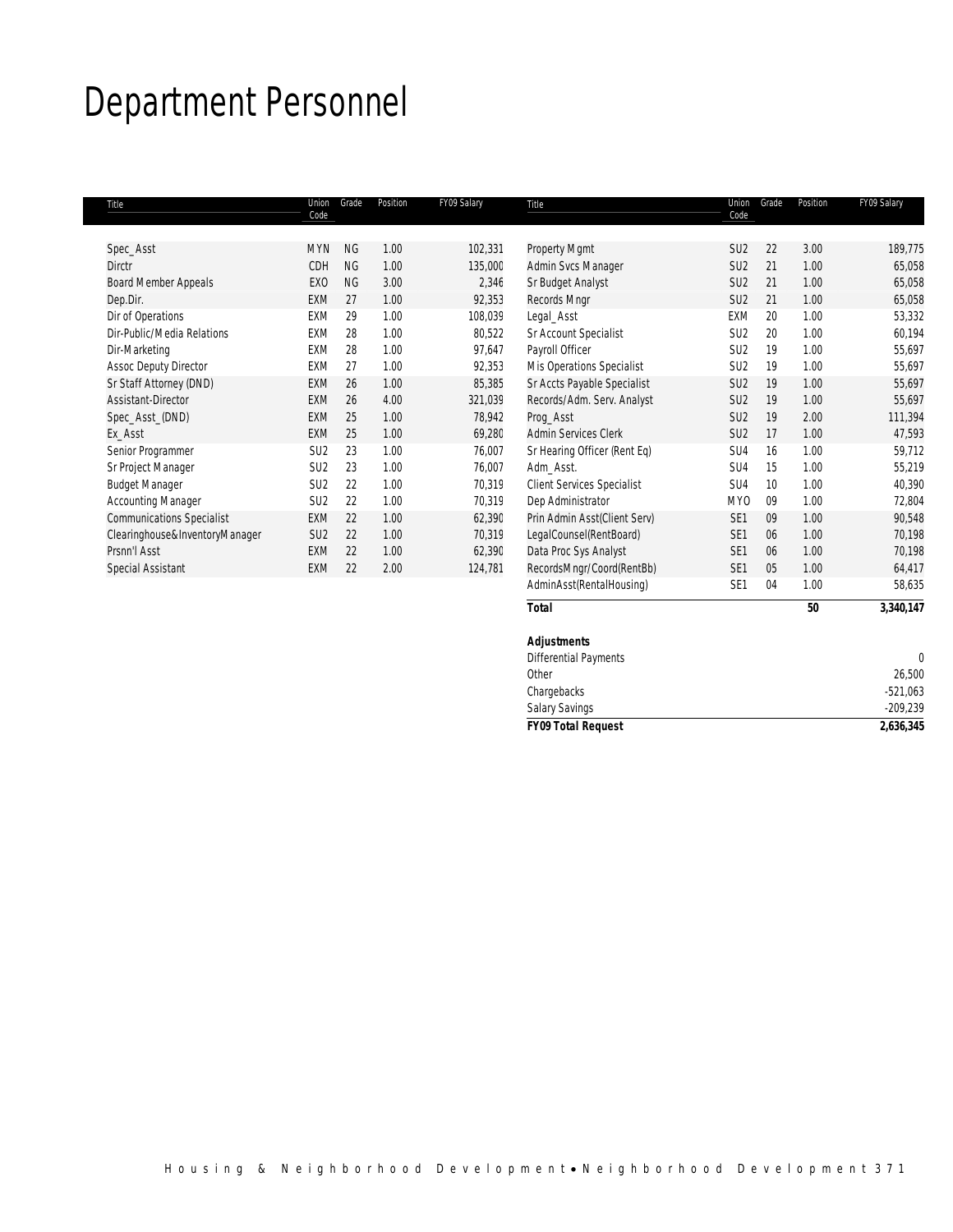# External Funds History

| <b>Personnel Services</b>       |                                                                                                                                                                                                                                                                                                            | FY06 Expenditure                                                                                                                            | FY07 Expenditure                                                                                                                                       | FY08 Appropriation                                                                                                           | FY09 Recommended                                                                                                                             | Inc/Dec 08 vs 09                                                                                                                           |
|---------------------------------|------------------------------------------------------------------------------------------------------------------------------------------------------------------------------------------------------------------------------------------------------------------------------------------------------------|---------------------------------------------------------------------------------------------------------------------------------------------|--------------------------------------------------------------------------------------------------------------------------------------------------------|------------------------------------------------------------------------------------------------------------------------------|----------------------------------------------------------------------------------------------------------------------------------------------|--------------------------------------------------------------------------------------------------------------------------------------------|
|                                 | 51000 Permanent Employees<br>51100 Emergency Employees<br>51200 Overtime<br>51300 Part Time Employees<br>51400 Health Insurance<br>51500 Pension & Annunity<br>51600 Unemployment Compensation<br>51700 Workers' Compensation<br>51800 Indirect Costs<br>51900 Medicare<br><b>Total Personnel Services</b> | 10,724,004<br>$\boldsymbol{0}$<br>1,195<br>$\overline{0}$<br>1,063,740<br>1,006,195<br>0<br>$\mathbf 0$<br>228,561<br>100,308<br>13,124,003 | 10,507,370<br>$\mathbf 0$<br>$\mathbf{0}$<br>$\mathbf{0}$<br>1,146,740<br>1,082,270<br>$\mathbf 0$<br>$\mathbf{0}$<br>312,363<br>101,635<br>13,150,378 | 10,330,781<br>0<br>$\mathbf{0}$<br>$\overline{0}$<br>1,303,073<br>907,119<br>22,000<br>0<br>214,445<br>146,147<br>12,923,565 | 10,691,316<br>$\mathbf{0}$<br>$\mathbf{0}$<br>$\overline{0}$<br>1,563,897<br>877,498<br>0<br>$\mathbf{0}$<br>57,801<br>141,375<br>13,331,887 | 360,535<br>$\mathbf 0$<br>$\Omega$<br>$\Omega$<br>260,824<br>$-29,621$<br>$-22,000$<br>$\overline{0}$<br>$-156,644$<br>$-4,772$<br>408,322 |
| <b>Contractual Services</b>     |                                                                                                                                                                                                                                                                                                            | FY06 Expenditure                                                                                                                            | FY07 Expenditure                                                                                                                                       | FY08 Appropriation                                                                                                           | FY09 Recommended                                                                                                                             | Inc/Dec 08 vs 09                                                                                                                           |
|                                 | 52100 Communications<br>52200 Utilities<br>52400 Snow Removal<br>52500 Garbage/Waste Removal<br>52600 Repairs Buildings & Structures<br>52700 Repairs & Service of Equipment<br>52800 Transportation of Persons<br>52900 Contracted Services<br><b>Total Contractual Services</b>                          | 109,206<br>87,120<br>$\boldsymbol{0}$<br>200<br>95,890<br>81,850<br>12,057<br>52,043,573<br>52,429,896                                      | 74,191<br>87,773<br>$\mathbf{0}$<br>420<br>94,968<br>34,625<br>12,220<br>51,731,437<br>52,035,634                                                      | 107,026<br>91,331<br>$\boldsymbol{0}$<br>780<br>115,000<br>86,390<br>52,800<br>70,663,184<br>71,116,511                      | 108,036<br>105,192<br>$\mathbf 0$<br>700<br>283,500<br>58,053<br>43,055<br>68,020,614<br>68,619,150                                          | 1,010<br>13,861<br>$\overline{0}$<br>$-80$<br>168,500<br>$-28,337$<br>$-9,745$<br>$-2,642,570$<br>$-2,497,361$                             |
| <b>Supplies &amp; Materials</b> |                                                                                                                                                                                                                                                                                                            | FY06 Expenditure                                                                                                                            | FY07 Expenditure                                                                                                                                       | FY08 Appropriation                                                                                                           | FY09 Recommended                                                                                                                             | Inc/Dec 08 vs 09                                                                                                                           |
|                                 | 53000 Auto Energy Supplies<br>53200 Food Supplies<br>53400 Custodial Supplies<br>53500 Med, Dental, & Hosp Supply<br>53600 Office Supplies and Materials<br>53700 Clothing Allowance<br>53800 Educational Supplies & Mat<br>53900 Misc Supplies & Materials<br><b>Total Supplies &amp; Materials</b>       | 2,338<br>246<br>674<br>$\overline{0}$<br>75,405<br>$\mathbf 0$<br>$\overline{0}$<br>46,246<br>124,909                                       | 4,106<br>809<br>360<br>$\mathbf{0}$<br>96,893<br>$\mathbf{0}$<br>$\theta$<br>73,494<br>175,662                                                         | 5,763<br>4,000<br>1,000<br>0<br>97,900<br>$\mathbf 0$<br>$\mathbf{0}$<br>125,469<br>234,132                                  | 5,855<br>4,000<br>850<br>0<br>90,700<br>$\mathbf 0$<br>$\Omega$<br>103,539<br>204,944                                                        | 92<br>$\mathbf{0}$<br>$-150$<br>$\Omega$<br>$-7,200$<br>$\Omega$<br>$\Omega$<br>$-21,930$<br>$-29,188$                                     |
| <b>Current Chgs &amp; Oblig</b> |                                                                                                                                                                                                                                                                                                            | FY06 Expenditure                                                                                                                            | FY07 Expenditure                                                                                                                                       | FY08 Appropriation                                                                                                           | FY09 Recommended                                                                                                                             | Inc/Dec 08 vs 09                                                                                                                           |
|                                 | 54300 Workers' Comp Medical<br>54400 Legal Liabilities<br>54600 Current Charges H&I<br>54800 Reserve Account<br>54900 Other Current Charges<br>Total Current Chgs & Oblig                                                                                                                                  | $\boldsymbol{0}$<br>$\mathbf 0$<br>$\overline{0}$<br>$\overline{0}$<br>224,384<br>224,384                                                   | $\boldsymbol{0}$<br>$\mathbf 0$<br>$\mathbf 0$<br>$\Omega$<br>134,005<br>134,005                                                                       | $\boldsymbol{0}$<br>$\boldsymbol{0}$<br>$\overline{0}$<br>$\mathbf{0}$<br>139,650<br>139,650                                 | 5,000<br>$\mathbf 0$<br>$\mathbf 0$<br>$\mathbf{0}$<br>62,765<br>67,765                                                                      | 5,000<br>$\overline{0}$<br>$\overline{0}$<br>$\Omega$<br>$-76,885$<br>$-71,885$                                                            |
| Equipment                       |                                                                                                                                                                                                                                                                                                            | FY06 Expenditure                                                                                                                            | FY07 Expenditure                                                                                                                                       | FY08 Appropriation                                                                                                           | FY09 Recommended                                                                                                                             | Inc/Dec 08 vs 09                                                                                                                           |
|                                 | 55000 Automotive Equipment<br>55400 Lease/Purchase<br>55600 Office Furniture & Equipment<br>55900 Misc Equipment<br><b>Total Equipment</b>                                                                                                                                                                 | $\boldsymbol{0}$<br>$\boldsymbol{0}$<br>9,084<br>56,396<br>65,480                                                                           | 22,400<br>$\boldsymbol{0}$<br>26,852<br>68,603<br>117,855                                                                                              | $\boldsymbol{0}$<br>$\boldsymbol{0}$<br>13,478<br>72,300<br>85,778                                                           | 0<br>$\mathbf 0$<br>10,000<br>50,174<br>60,174                                                                                               | $\mathbf 0$<br>$\mathbf 0$<br>$-3,478$<br>$-22,126$<br>$-25,604$                                                                           |
| <b>Other</b>                    |                                                                                                                                                                                                                                                                                                            | FY06 Expenditure                                                                                                                            | FY07 Expenditure                                                                                                                                       | FY08 Appropriation                                                                                                           | FY09 Recommended                                                                                                                             | Inc/Dec 08 vs 09                                                                                                                           |
|                                 | 56200 Special Appropriation<br>57200 Structures & Improvements<br>58000 Land & Non-Structure<br><b>Total Other</b>                                                                                                                                                                                         | $\mathbf 0$<br>$\boldsymbol{0}$<br>$\mathbf 0$<br>0                                                                                         | $\boldsymbol{0}$<br>$\mathbf 0$<br>$\mathbf 0$<br>0                                                                                                    | $\boldsymbol{0}$<br>$\boldsymbol{0}$<br>$\boldsymbol{0}$<br>$\pmb{0}$                                                        | $\boldsymbol{0}$<br>$\mathbf 0$<br>$\mathbf 0$<br>$\pmb{0}$                                                                                  | $\mathbf 0$<br>$\bf{0}$<br>$\mathbf 0$<br>$\pmb{0}$                                                                                        |
|                                 | <b>Grand Total</b>                                                                                                                                                                                                                                                                                         | 65,968,672                                                                                                                                  | 65,613,534                                                                                                                                             | 84,499,636                                                                                                                   | 82,283,920                                                                                                                                   | $-2,215,716$                                                                                                                               |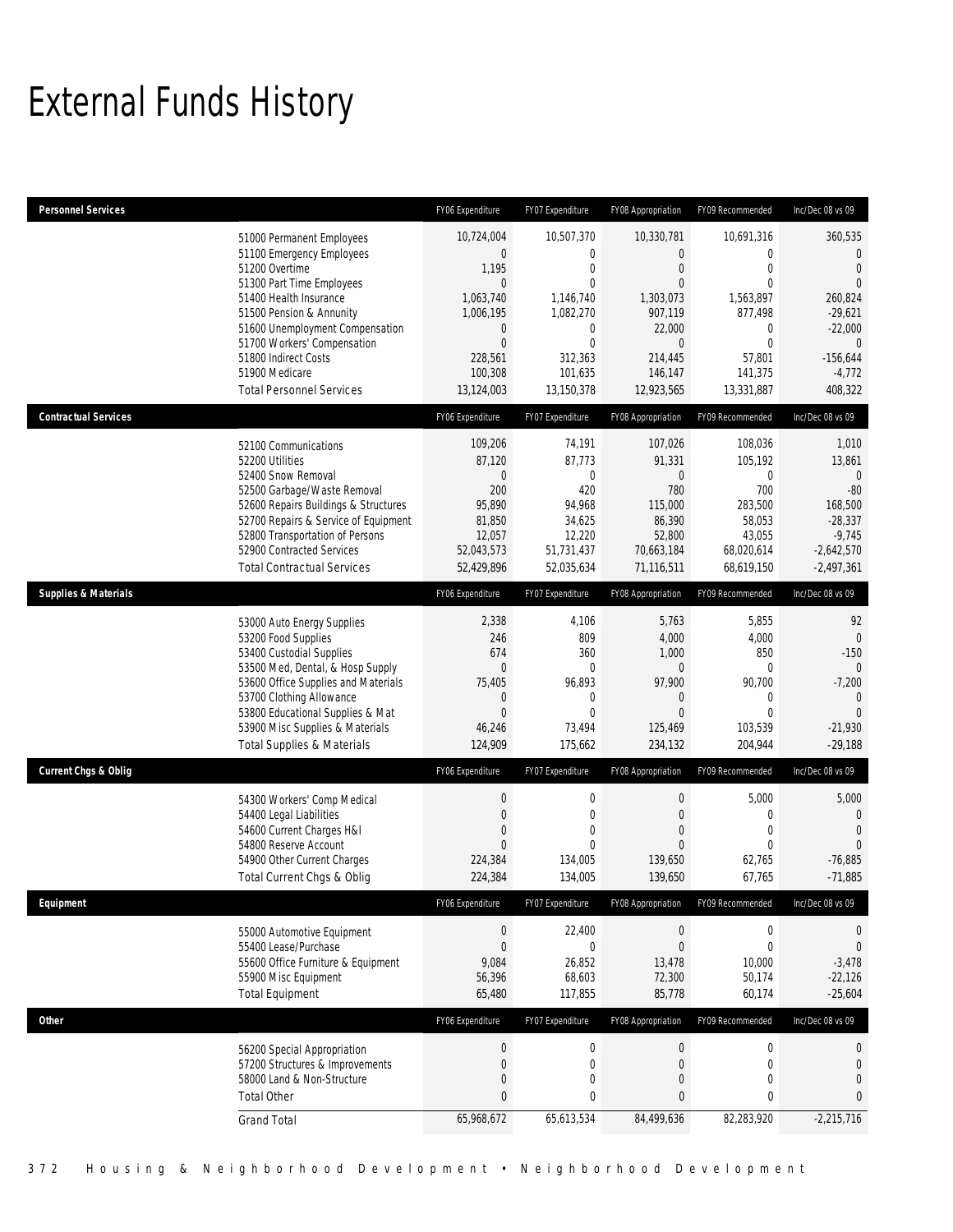## External Funds Personnel

| Title                        | Union<br>Code   | Grade     | Position | FY09 Salary | Title                           | Union<br>Code   | Grade | Position | FY09 Salary |
|------------------------------|-----------------|-----------|----------|-------------|---------------------------------|-----------------|-------|----------|-------------|
| <b>Spec Asst Director</b>    | <b>EXM</b>      | <b>NG</b> | 1.00     | 67,481      | Housing Development Offcr       | SU <sub>2</sub> | 22    | 10.00    | 659,497     |
| Administ Assist              | <b>FXM</b>      | 19        | 5.00     | 231,020     | Neigh Business Manager          | SU <sub>2</sub> | 22    | 7.00     | 471,049     |
| Dep.Dir.                     | EXM             | 29        | 7.00     | 677,231     | ProjectMngr                     | SU <sub>2</sub> | 22    | 1.00     | 70,319      |
| Program Dir                  | <b>EXM</b>      | 28        | 1.00     | 99,889      | Network Admin                   | SU <sub>2</sub> | 22    | 1.00     | 67,204      |
| Dir Of Legal Unit            | EXM             | 28        | 1.00     | 99,889      | Sr Research & Devel Anylst      | SU <sub>2</sub> | 22    | 1.00     | 63,602      |
| Policy Advisor               | <b>EXM</b>      | 28        | 1.00     | 99,889      | BostonHomeCenterManager (DND)   | SU <sub>2</sub> | 22    | 1.00     | 70,319      |
| Asst-Director                | <b>EXM</b>      | 26        | 11.00    | 839,345     | Digital Cartographer            | SU <sub>2</sub> | 22    | 1.00     | 69,295      |
| Controller                   | EXM             | 26        | 1.00     | 85,385      | Finance Manager                 | SU <sub>2</sub> | 22    | 1.00     | 64,221      |
| <b>Asst Director</b>         | <b>EXM</b>      | 26        | 1.00     | 85,385      | <b>Property Mgmt</b>            | SU <sub>2</sub> | 22    | 1.00     | 70,319      |
| <b>Operations Specialist</b> | SU <sub>2</sub> | 26        | 1.00     | 96,019      | Compliance Officer              | SU <sub>2</sub> | 21    | 3.00     | 170,487     |
| <b>Operations Manager</b>    | EXM             | 25        | 5.00     | 389,972     | Prog_Mngr                       | SU <sub>2</sub> | 21    | 11.00    | 666,792     |
| Sr Communications Spec       | <b>EXM</b>      | 24        | 1.00     | 72,986      | Archt                           | SU <sub>2</sub> | 21    | 3.00     | 169,378     |
| Sr Housing Develop Offcr     | SU <sub>2</sub> | 24        | 4.00     | 328,356     | Project Mngr                    | SU <sub>2</sub> | 21    | 12.00    | 740,208     |
| Sr Project Manager (DND)     | SU <sub>2</sub> | 24        | 2.00     | 164,323     | Accntant                        | SU <sub>2</sub> | 21    | 1.00     | 50,129      |
| Sr Neigh Business Mgr (DND)  | SU <sub>2</sub> | 24        | 1.00     | 73,891      | Special Assistant (DND)         | EXM             | 21    | 1.00     | 43,827      |
| <b>Construction Manager</b>  | SU <sub>2</sub> | 23        | 2.00     | 144,787     | <b>Graphic Designer</b>         | SU <sub>2</sub> | 21    | 1.00     | 58,623      |
| Manager Compiance            | SU <sub>2</sub> | 23        | 1.00     | 76,007      | Procurement Officer             | SU <sub>2</sub> | 20    | 1.00     | 60,194      |
| Sr Program Manager           | SU <sub>2</sub> | 23        | 6.00     | 449,922     | <b>Contruction Specialist I</b> | SU <sub>2</sub> | 20    | 11.00    | 604,778     |
| Sr Business Manager          | SU <sub>2</sub> | 23        | 1.00     | 76,007      | <b>Computer Specialist</b>      | SU <sub>2</sub> | 20    | 1.00     | 60,194      |
| Construcction&DesignServMngr | SU <sub>2</sub> | 23        | 1.00     | 74,352      | ProgramAssistant(MultiLingual)  | SU <sub>2</sub> | 20    | 2.00     | 108,516     |
| Sr Project Manager           | SU <sub>2</sub> | 23        | 6.00     | 433.181     | Loan Monitor                    | SU <sub>2</sub> | 19    | 3.00     | 149,308     |
| Design Services Manager      | SU <sub>2</sub> | 23        | 1.00     | 76,007      | Proq_Asst                       | SU <sub>2</sub> | 19    | 15.00    | 807,282     |
| Program Analyst              | SE <sub>1</sub> | 22        | 1.00     | 65,921      | Financial_Analyst               | SU <sub>2</sub> | 19    | 2.00     | 93,403      |
| <b>Communication Spec</b>    | EXM             | 22        | 1.00     | 52,136      | Admin.Assist.                   | SU <sub>2</sub> | 18    | 1.00     | 51,539      |
| Sr Compliance Officer        | SU <sub>2</sub> | 22        | 1.00     | 70,319      | Legal_Sec                       | <b>EXM</b>      | 18    | 1.00     | 45,587      |
| Sr Fininace Analyst          | SU <sub>2</sub> | 22        | 1.00     | 70,319      | Sr Adm Services Clerk (DND)     | SU <sub>2</sub> | 18    | 1.00     | 51,539      |
| Sr Landscape Architect       | SU <sub>2</sub> | 22        | 1.00     | 70,319      | Secretary                       | SU <sub>2</sub> | 17    | 3.00     | 117,564     |
|                              |                 |           |          |             | <b>Total</b>                    |                 |       | 163      | 10,725,509  |

| <b>Adjustments</b>           |            |
|------------------------------|------------|
| <b>Differential Payments</b> |            |
| Other                        | 70,000     |
| Chargebacks                  | 582,731    |
| <b>Salary Savings</b>        | $-686,924$ |
| <b>FY09 Total Request</b>    | 10,691,316 |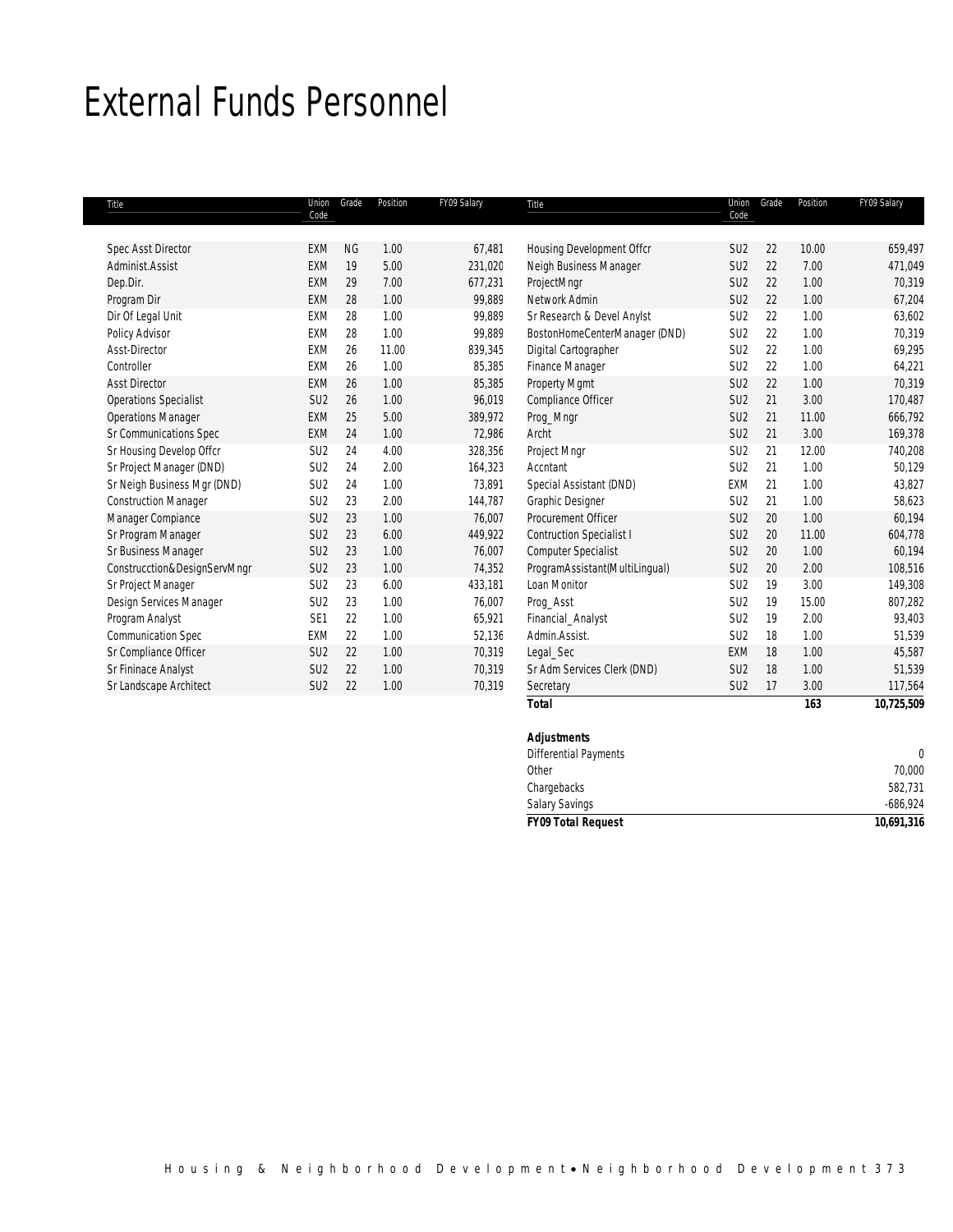# Program 1. Neighborhood Development Administration

## *Mary Flaherty, Acting Manager Organization: 188100*

## *Program Description*

The Administration Program enforces Department policies and procedures and provides support services to all Neighborhood Development programs to ensure the effective completion of departmental goals in compliance with City, State and Federal laws and regulations.

| <b>Selected Service Indicators</b>  | Actual '06         | Actual '07         | Approp '08          | <b>Budget '09</b>   |
|-------------------------------------|--------------------|--------------------|---------------------|---------------------|
| Personnel Services<br>Non Personnel | 787.967<br>317.642 | 843.854<br>342.671 | .037.807<br>381.975 | ,019,623<br>382,588 |
| Total                               | 1.105.609          | 1,186,525          | 1,419,782           | 1,402,211           |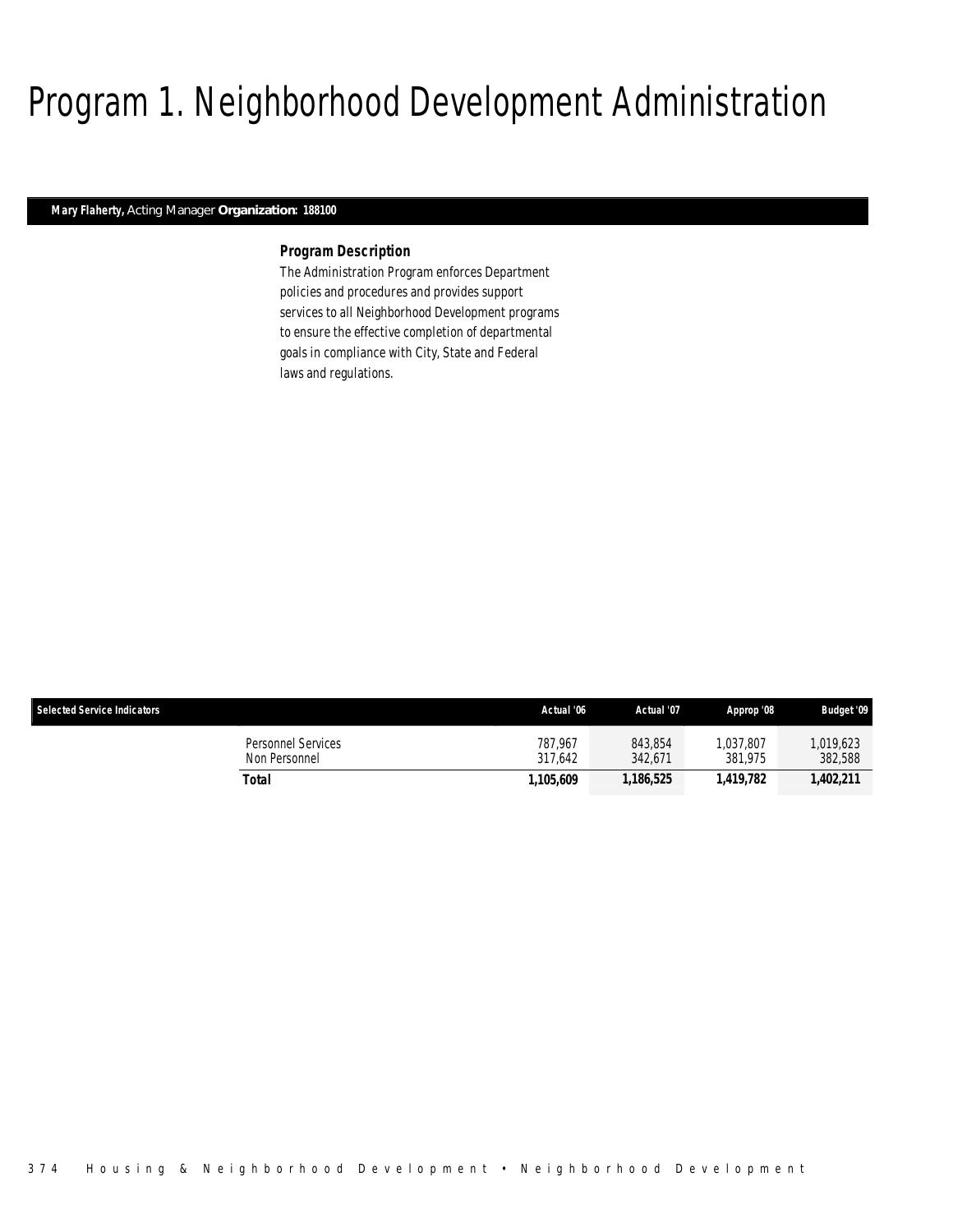# Program 2. Real Estate Management & Sales

## *Sandra Duran, Manager Organization: 188200*

## *Program Description*

The Real Estate Management & Sales Program works to manage disposal of foreclosed land parcels and foreclosed buildings as quickly as possible, and in a manner that generates revenue for the City and provides benefits to the community.

## *Program Strategies*

- To dispose of tax-foreclosed and surplus property.
- To manage tax-foreclosed and surplus property.

| <b>Performance Measures</b>        |                                                                  | Actual '06         | Actual '07         | Projected '08      | Target '09         |
|------------------------------------|------------------------------------------------------------------|--------------------|--------------------|--------------------|--------------------|
|                                    | City-owned buildings sold or transferred                         | 4                  | b                  |                    |                    |
|                                    | City-owned land parcels sold or transferred                      | 95                 | 99                 | 129                | 125                |
|                                    | Occupied or vacant city-owned buildings repaired<br>or preserved | 62                 | 49                 | 40                 | 40                 |
|                                    | Total city-owned buildings                                       | 51                 | 41                 | 46                 | 40                 |
|                                    | Total city-owned land parcels                                    | 1.748              | 1,654              | 1.594              | 1,600              |
|                                    | Vacant city-owned parcels cleaned, fenced and<br>maintained      | 1.815              | 1,528              | 1.700              | 1,700              |
| <b>Selected Service Indicators</b> |                                                                  | Actual '06         | Actual '07         | Approp '08         | <b>Budget '09</b>  |
|                                    | <b>Personnel Services</b><br>Non Personnel                       | 470.842<br>600.419 | 544.768<br>598,431 | 354.062<br>560.479 | 851.755<br>622,836 |
|                                    | <b>Total</b>                                                     | 1,071,261          | 1,143,199          | 914.541            | 1,474,591          |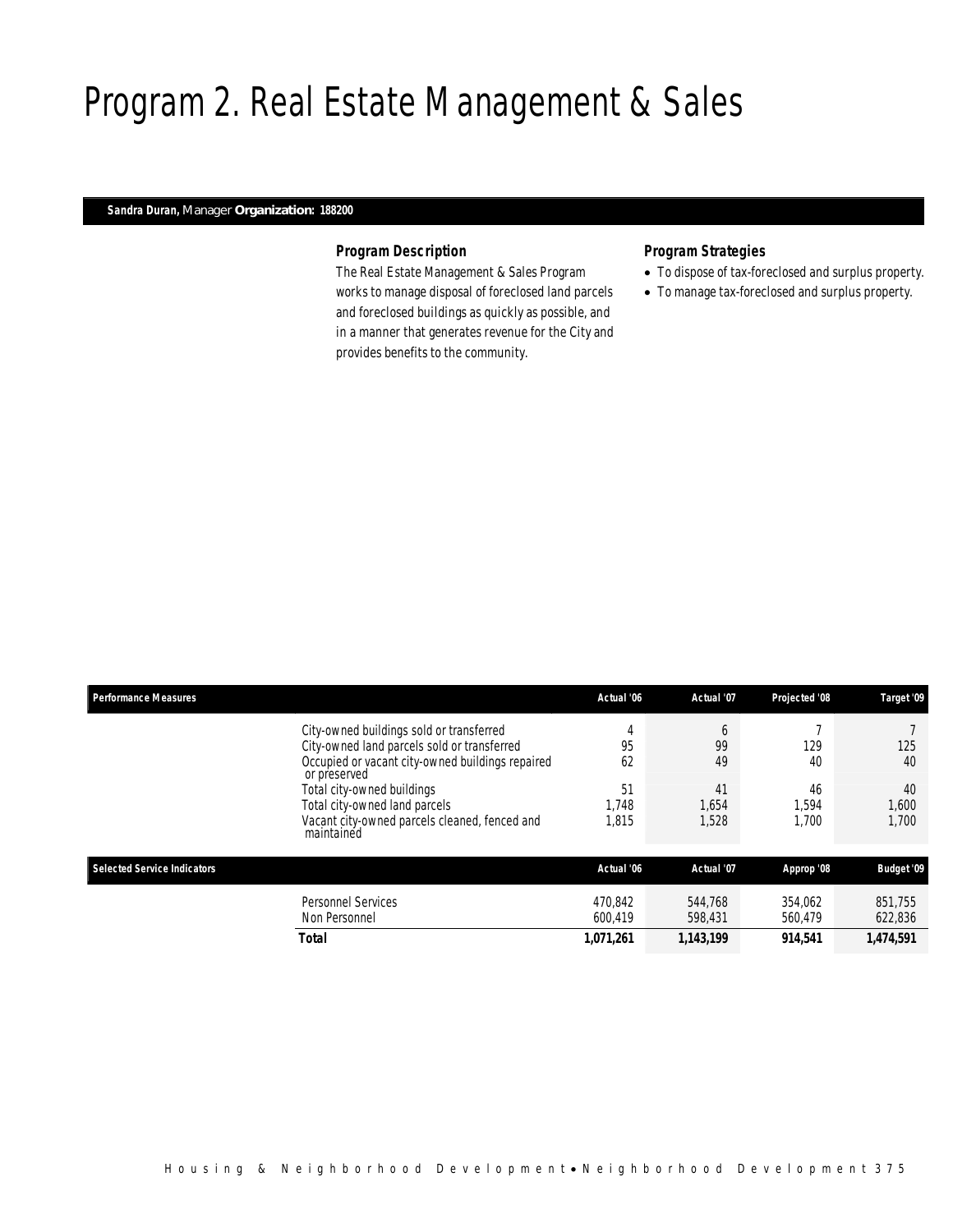# Program 3. Housing Development

## *Carole Cornelison, Manager Organization: 188300*

## *Program Description*

The mission of this program is to strengthen Boston neighborhoods by working with community groups to improve the economic, housing and physical environment of the neighborhoods. This is accomplished through increasing homeownership and housing investment, strengthening neighborhood real estate markets and improving neighborhood confidence. This program will emphasize homeownership development, affordable rental housing production, elderly housing and streamlining the funding process through the use of competitive funding rounds. There continues to be a need for the City to direct federal and City resources toward the development of affordable housing.

## *Program Strategies*

- To assist existing homeowners in retaining their homes and to encourage homeownership.
- To assist tenants and landlords to preserve their tenancies or secure alternative housing, including those at risk of homelessness.
- To develop city and private properties for affordable homeownership, rental and specialneeds housing.
- To provide shelter, support services, rental assistance, and housing counseling to homeless persons, persons with AIDS, and tenants at risk.

| <b>Performance Measures</b>        |                                                                                               | Actual '06 | Actual '07            | Projected '08 | Target '09        |
|------------------------------------|-----------------------------------------------------------------------------------------------|------------|-----------------------|---------------|-------------------|
|                                    | Homeless households provided with housing<br>assistance and/or support services               | 1,212      | 740                   | 2,851         | 2,940             |
|                                    | Housing placements or tenancies preserved<br>through referrals to housing counseling agencies | 657        | 679                   | 450           | 600               |
|                                    | Mediations held to settle landlord/tenant<br>disputes                                         | 91         | 97                    | 240           | 200               |
|                                    | New homebuyers provided with financial<br>assistance                                          | 186        | 117                   | 188           | 179               |
|                                    | Number of new housing units awarded                                                           |            |                       | 579           | 440               |
|                                    | Persons with AIDS provided with housing<br>assistance and/or support services                 | 339        | 251                   | 736           | 736               |
| <b>Selected Service Indicators</b> |                                                                                               | Actual '06 | Actual '07            |               | <b>Budget '09</b> |
|                                    |                                                                                               |            |                       | Approp '08    |                   |
|                                    | <b>Personnel Services</b>                                                                     | 525,231    | 557,485               | 721,452       | 751,534           |
|                                    | Non Personnel                                                                                 | 27,955     | 23,345                | 28,500        | 28,500            |
|                                    | <b>Total</b>                                                                                  | 553,186    | <i><b>580,830</b></i> | 749,952       | 780,034           |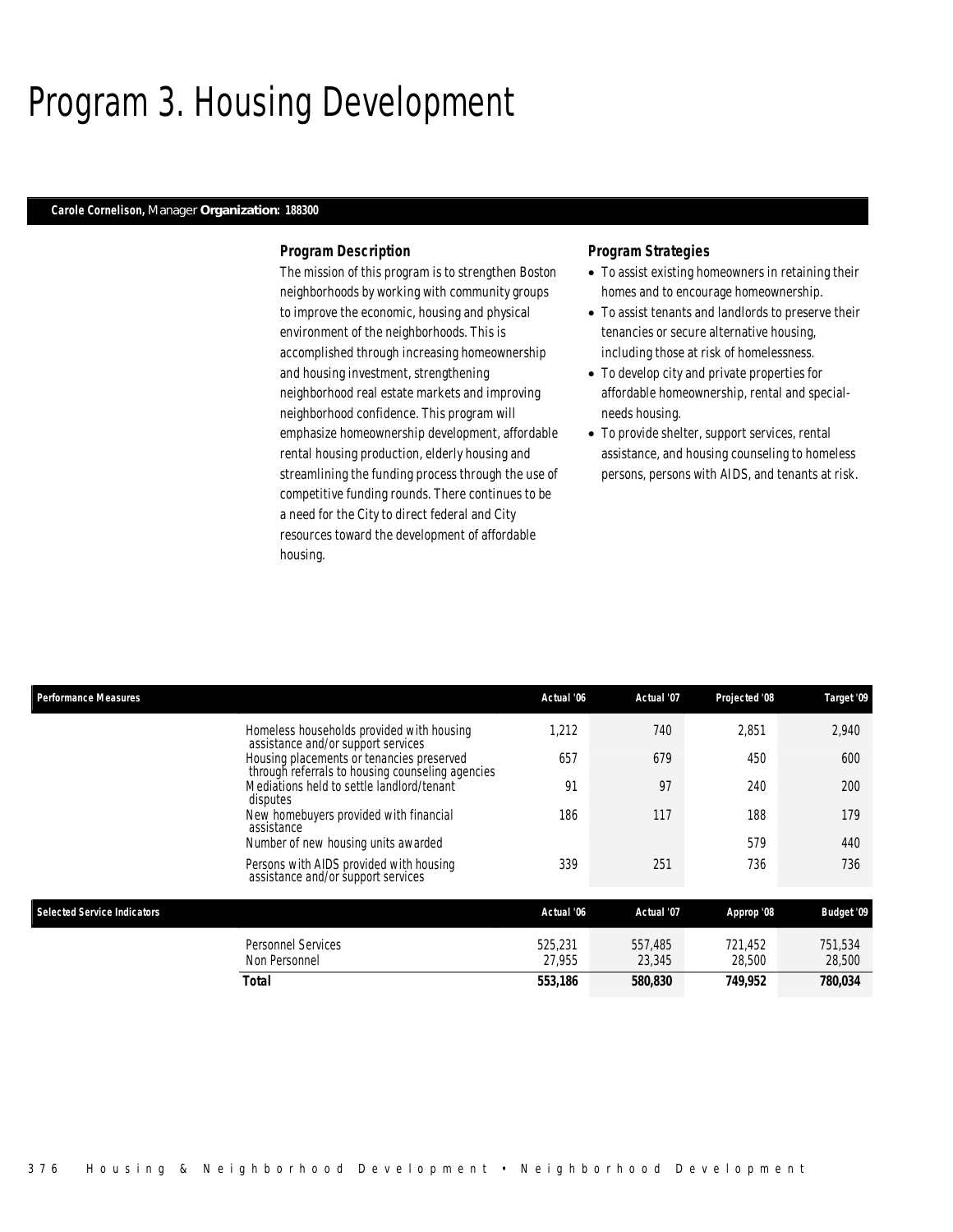## Program 4. Business Services

## *Andre Porter, Manager Organization: 188400*

## *Program Description*

The Neighborhood Business Services Program works to develop and preserve economically viable and attractive businesses in Main Street districts and other neighborhood business districts, to create jobs, and increase the City's tax base.

## *Program Strategies*

• To promote the development and preservation of economically viable, attractive businesses and non-profits in Main Streets and other neighborhood business districts.

| <b>Performance Measures</b>        |                                                                                      | Actual '06 | Actual '07 | Projected '08 | Target '09        |
|------------------------------------|--------------------------------------------------------------------------------------|------------|------------|---------------|-------------------|
|                                    | <b>Businesses in Main Street Districts</b>                                           |            |            | 2.646         | 2,650             |
|                                    | Businesses participating in Boston Community<br>Card Program                         |            |            | 250           | 500               |
|                                    | Businesses provided with referral services<br>through the Business Assistance Center | 996        | 1.026      | 1,250         | 1,250             |
|                                    | Dollars spent by Boston Community Cardholders<br>in participating businesses         |            |            | 150,000       | 240,000           |
|                                    | Jobs created through DND programs other than<br><b>Main Streets</b>                  | 588        | 218        | 320           | 200               |
|                                    | Jobs created through Main Streets Program                                            | 183        | 265        | 300           | 300               |
|                                    | New businesses opened with financial or<br>technical assistance                      | 92         | 62         | 117           | 95                |
| <b>Selected Service Indicators</b> |                                                                                      | Actual '06 | Actual '07 | Approp '08    | <b>Budget '09</b> |
|                                    | Personnel Services                                                                   | 20.734     | 23,423     | 22,088        | 20,932            |
|                                    | Non Personnel                                                                        | 27,500     | 28,974     | 55,600        | 55,600            |
|                                    | Total                                                                                | 48,234     | 52,397     | 77.688        | 76,532            |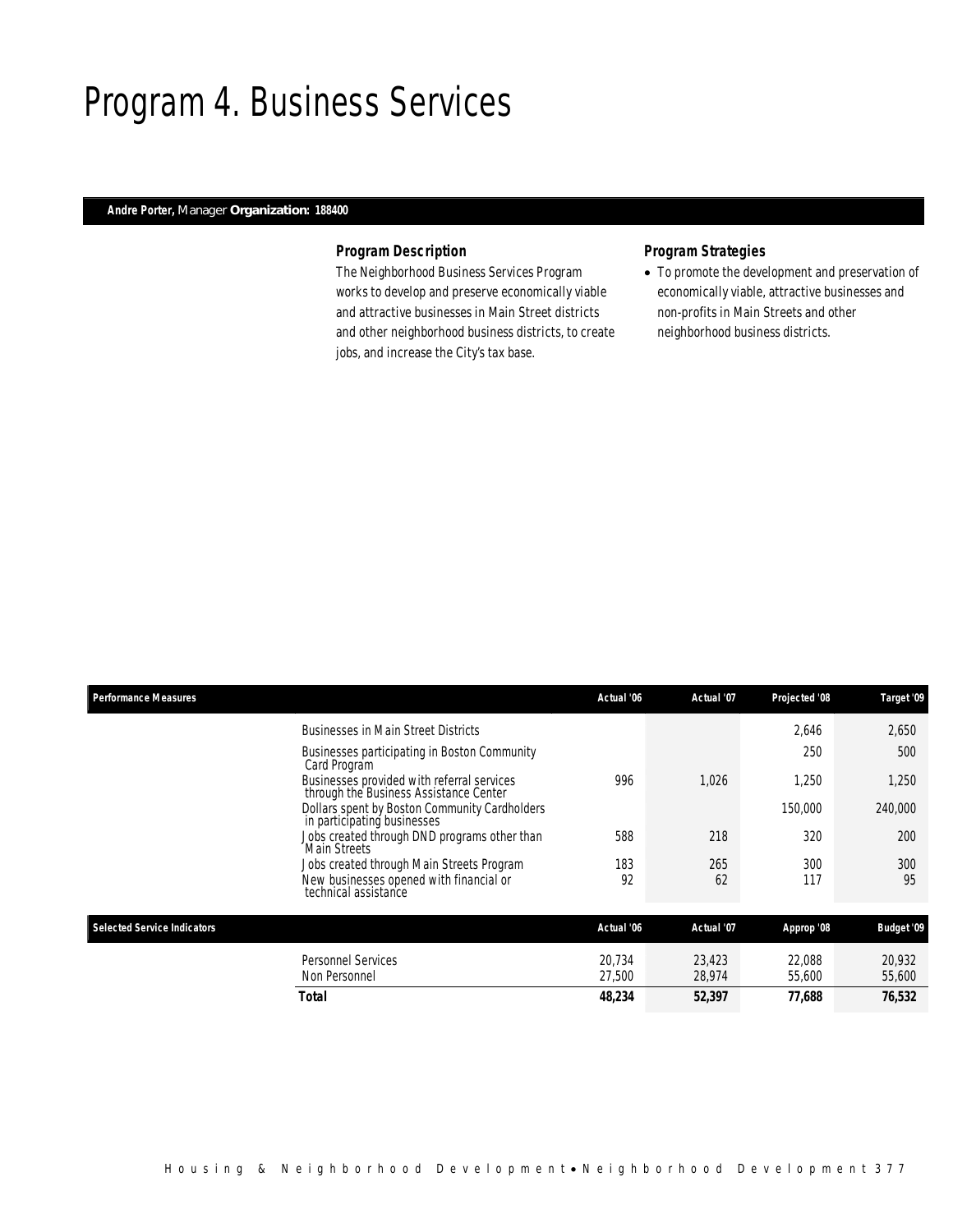## External Funds Projects

*Inclusionary Development Fund (IDF)* 

### *Project Mission*

The Inclusionary Development Fund is a grant from the Boston Redevelopment Authority to assist middleincome homebuyers. The fund is capitalized through fees paid by private developers in lieu of building onsite inclusionary affordable housing.

## *Brownfields Priority Project Program (Mass Development)*

### *Project Mission*

The Brownfields Priority Projects Program is a grant to the City of Boston from Massachusetts Development, the state's finance and development authority. The purpose of this grant is to target high impact parcels in which a developer has expressed interest, where reuse would be viable but for environmental contamination.

*Green Affordable Housing Initiative (MTC)* 

### *Project Mission*

The Green Affordable Housing Initiative is a multi-year grant to the City of Boston from the Renewable Energy Trust, which is administered by the Massachusetts Technology Collaborative (MTC). These funds will be used to benefit the occupants of affordable housing in the City of Boston through the development of green affordable housing, which incorporates renewable energy, enegry efficiency, green design and healthy homes construction techniques into the City's current affordable housing programs.

*Community Development Block Grant* 

### *Project Mission*

The Community Development Block Grant (CDBG) is an annual entitlement grant from the U.S. Department of Housing and Urban Development (HUD) to the City of Boston designed to fund a variety of neighborhood development activities. At least 70 percent of CDBG funds must be used to benefit low- and moderate-income households. CDBG funds are used to produce and preserve affordable housing, revitalize neighborhood commercial districts, assist the renovation of non-profit facilities, improve vacant lots, promote and monitor fair housing activities, and assist non-profit organizations in the operation of emergency shelters, health care, child care, youth and adult literacy programs. CDBG funds cannot be used for general government services nor to replace funding cuts from existing public service activities.

## *Emergency Shelter/Shelter Plus Care/Supportive Housing*

### *Project Mission*

The Emergency Shelter Grant (ESG) is an annual entitlement grant to the City of Boston from the U.S. Department of Housing and Urban Development (HUD) to support the development and operations of emergency shelters for the homeless. The Shelter Plus Care grant program is an annual entitlement grant funded by HUD to provide rental assistance for homeless people with disabilities, primarily those with serious mental illness, chronic problems with alcohol and/or drugs, and AIDS. The support services, which must match the value of the rental assistance, are provided by other federal, state or local sources. The Supportive Housing Program is a HUD funded entitlement program to provide service, operating and/or capital funds for a broad range of housing and social service projects. The program requires that applicants match the amount of Supportive Housing acquisition and development funds requested with an equal amount of funding from other sources.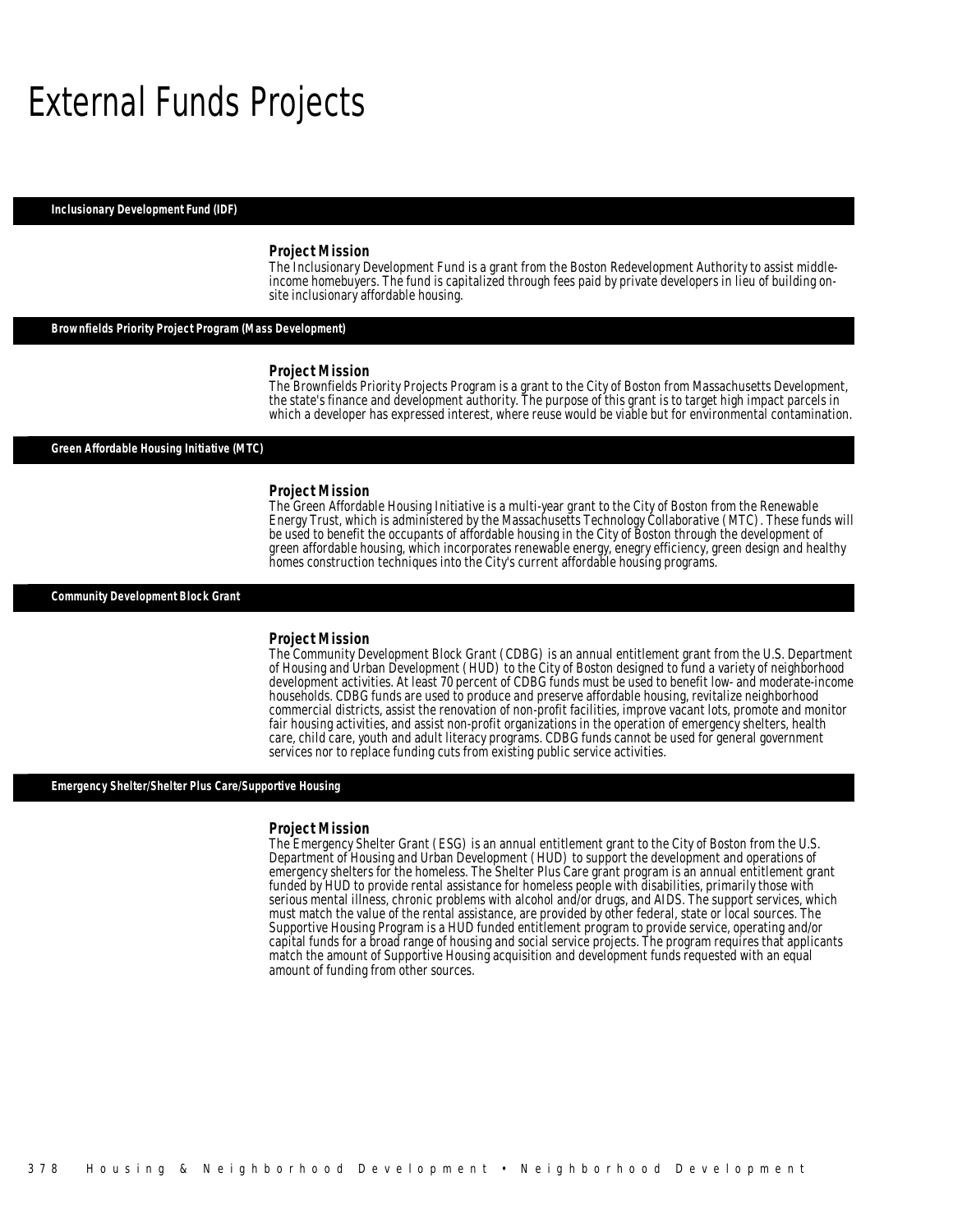### *Project Mission*

The HOME Partnership Program is an annual entitlement grant from the U.S. Department of Housing and Urban Development (HUD) to the City of Boston to support the development of affordable housing. Eligible activities include new construction or rehabilitation of housing, tenant-based rental assistance for up to two years, and assistance to first-time homebuyers. All HOME funds must be used to benefit low- and moderateincome households. Fifteen percent of HOME funds are set aside for Community Housing Development Organizations. The American Dream Downpayment Initiative (ADDI) is an annual grant awarded to the City of Boston from the U.S. Department of Housing and Urban Development (HUD). It will be administered as part of the HOME Investment Partnership Program (HOME). The purpose of this grant is to assist lowincome families in becoming first-time homebuyers. ADDI funds may only be used for downpayment assistance toward the purchase of single family housing by low-income families, who are first time homebuyers. Rehabilitation that is completed in conjunction with a home purchase assisted by ADDI is also an eligible activity under the ADDI Statute.

*HOPWA* 

#### *Project Mission*

The Housing Opportunities for People with AIDS (HOPWA) Program is an annual entitlement grant received by the City of Boston from the U.S. Department of Housing and Urban Development designed to provide affordable, appropriate housing for people with AIDS (PWAs) in the metropolitan Boston area. Eligible activities include: housing, counseling, housing development, rental assistance, technical assistance, homelessness prevention, operating costs including support services, and housing-related costs. DND will be directing these funds to three primary activities: metropolitan-area housing counseling to help PWAs find/retain affordable housing, technical assistance to developers of housing for PWAs, and emergency assistance payments to help PWAs retain their existing housing to prevent homelessness.

*Lead Paint Abatement* 

### *Project Mission*

The Lead Paint Abatement grant is a competitive 36-month grant from the U.S. Department of Housing and Urban Development's Office of Healthy Homes and Lead Hazard Control to the City of Boston. The purpose of the grant is to reduce the exposure of young children to lead-based paint hazards in their homes through intensive services consisting of counseling, outreach and abatement in the high-risk target areas of Dorchester, Roxbury and Mattapan and to provide financing services citywide. Activities include abatement, inspections, risk assessments, and temporary relocations.

*Lead Hazard Reduction Demonstration Grant* 

#### *Project Mission*

The LEAD Hazard Reduction Demonstration Grant is a 42-month Grant from the Department of Housing and Urban Development's Office of Healthy Homes and Lead Hazard Control to the City of Boston. The purpose of this competitive grant is to assist areas with the highest lead paint abatement needs in undertaking programs for abatement, inspections, risk assessments, temporary relocations, and interim control of lead based paint hazards in eligible privately owned single family housing units, and multifamily buildings that are occupied by low-income families. A modest demonstration projects component has also been included that can support lead abatement in foreclosed properties, housing receiverships, units that reveal significant lead paint hazards as a result of the City's new Turnover Inspection Ordinance.

### *Brownfield Assessment Grants/EPA*

### *Project Mission*

The U.S. Environmental Protection Agency made a Brownfield Assessment grant available on a competitive basis. This grant is used to evaluate perceived or actual contamination at EPA-eligible Brownfield sites. "Brownfields" are defined as "real property, expansion, redevelopment, or re-use of which may be complicated by the presence or the potential presence of a hazardous substance, pollutant, or contaminant".

*Neighborhood Development Fund* 

### *Project Mission*

The Neighborhood Development Fund receives revenue from the repayment of Urban Development Action Grant (UDAG) loans to the City. Funds can be used for eligible HUD Title I activities which are somewhat less restrictive than CDBG regulations. DND uses the NDF to fund home improvements and homebuyer assistance to middle income families, and provides financial support to businesses and business districts located in areas that are not low and moderate income.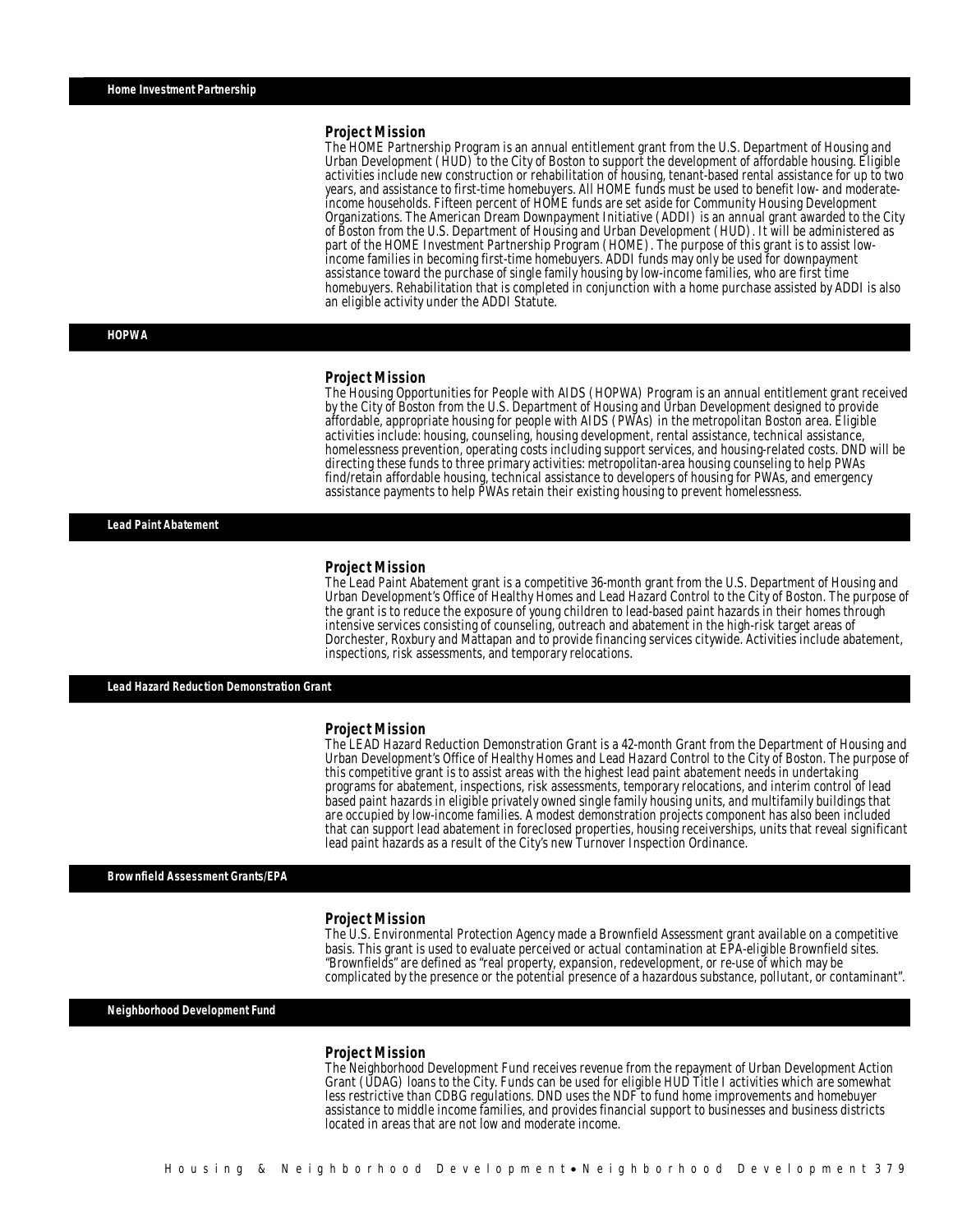#### *Project Mission*

The Economic Development Initiative/Special Project grants are made available on a competitive basis to municipalities through the federal budget process and administered by the U.S. Department of Housing and Urban Development (HUD). These grants are for specific purposes. In FY03 DND received a grant to support the Boston Main Streets program. In FY04, DND received two additional grants from HUD. One of the grants was for an affordable housing environmental remediation project and the second one was for the development of low and moderate-income housing.

### *Section 108 Loans/Economic Development Initiative*

#### *Project Mission*

Section 108 funds are available to eligible cities from the U.S. Department of Housing and Urban Development (HUD) on an application basis. Section 108 funds are secured by the City through a pledge of its current and future CDBG grant awards. These funds are used for economic development projects. The City received \$22 Million in 108 loans for use within the Empowerment Zone. The Economic Development Initiative (EDI) Program is a special HUD program that makes available grants to cities to spur economic opportunity by creating jobs, attracting private partnerships, and training residents for new job opportunities; to promote community development through a long-term economic development strategy; to establish community-based partnerships; and to develop a plan for responding to community needs by integrating economic, physical, human, and other strategies. The City received \$25 million in EDI funds for use within the Empowerment Zone, \$3 million of which is reserved for social service activities. The remainder is being used to assist new or existing smaller-scale neighborhood commercial enterprises and larger-scale commercial and/or industrial development projects. These funds must be used to lower the cost or lower the risk to the City on Section 108 loans made to eligible economic development projects. In addition, the City has received additional Section 108 and EDI funds for use outside of the Empowerment Zone. 

### *Commercial Development Action Grant*

### *Project Mission*

The Commercial Development Action Grants are made available to municipalities from the Massachusetts Department of Housing and Community Development on a competitive basis. Grant funds may be used for community development projects that are publicly owned that revitalize and redevelop substandard and blighted open area for public benefit and the public interest.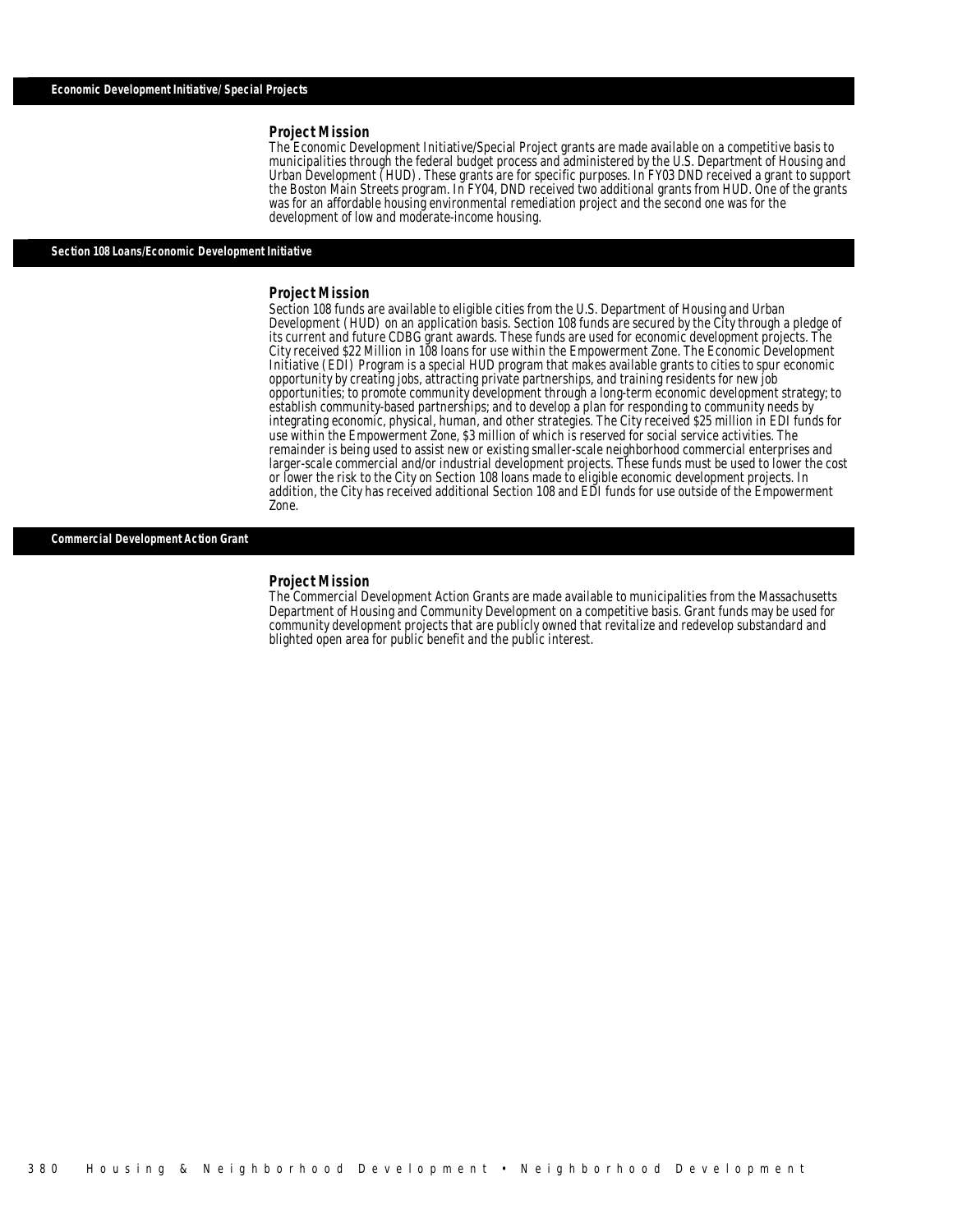# Neighborhood Development Capital Budget

## *Overview*

Capital investment will support efforts to repair and rebuild public facilities, revitalize neighborhood business districts, and improve public spaces operated by the Department of Neighborhood Development.

## *FY09 Major Initiatives*

- Complete interior and exterior repairs and renovations at the Strand Theatre, including the façade and stage this summer.
- Continue improvements and critical repairs to various buildings on Long Island.
- Repair and upgrade to the utilities on Long Island, particularly water supply and distribution.

| <b>Capital Budget Expenditures</b> |                         | Total Actual '06 | Total Actual '07 |           | <b>Estimated '08 Total Projected '09</b> |
|------------------------------------|-------------------------|------------------|------------------|-----------|------------------------------------------|
|                                    |                         |                  |                  |           |                                          |
|                                    | <b>Total Department</b> | 2,197,650        | 1.244.138        | 5.627.936 | 4,100,000                                |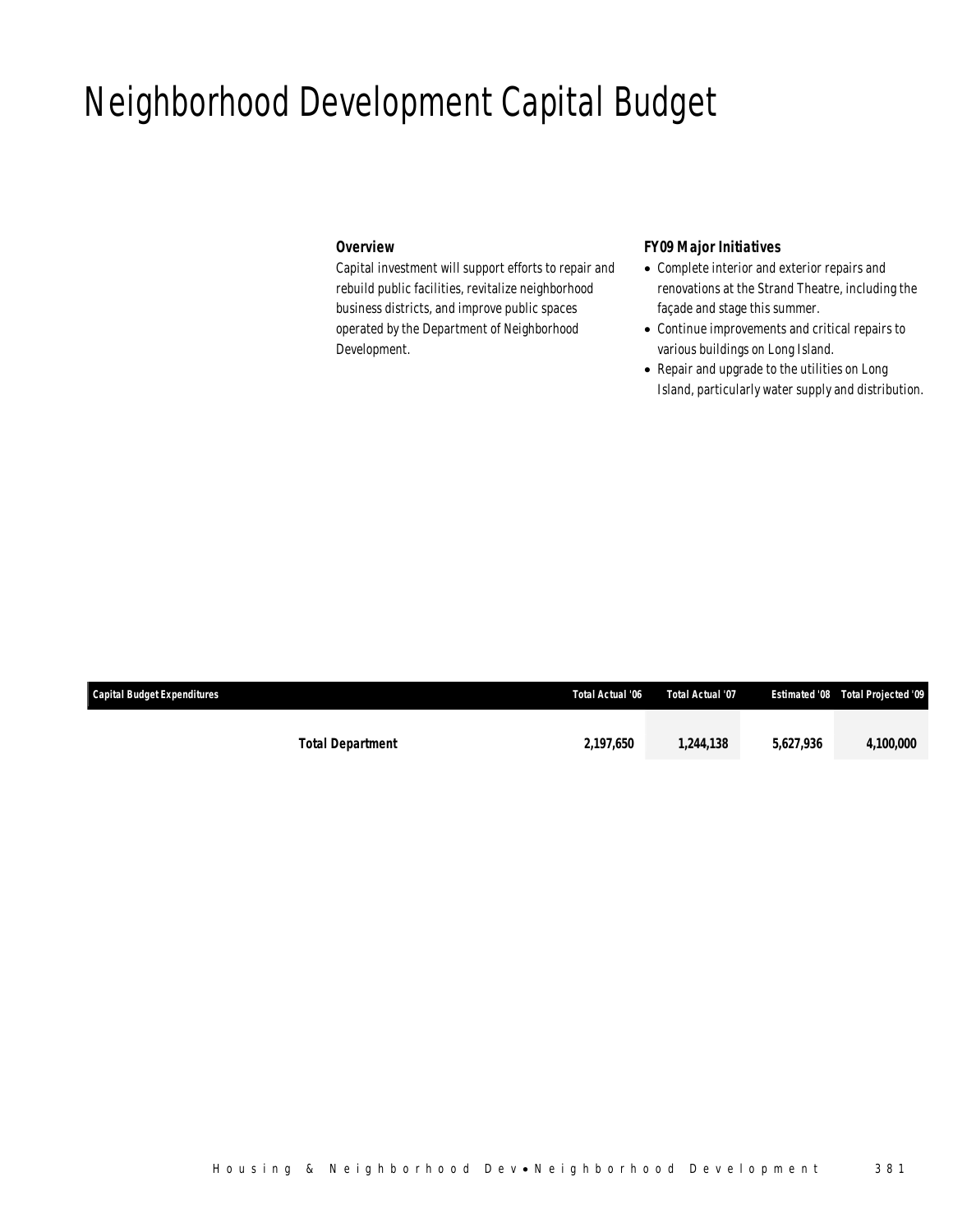# Neighborhood Development Project Profiles

*Authorizations*

## *BLUE HILL AVENUE*

## *Project Mission*

Construct a municipal parking lot in support of the Blue Hill Avenue Initiative. *Managing Department,* Construction Management *Status,* To Be Scheduled *Location,* Roxbury

| <b>Authorizations</b>                    |             |                  |                  |             |          |
|------------------------------------------|-------------|------------------|------------------|-------------|----------|
|                                          |             |                  |                  | Non Capital |          |
| Source                                   | Existing    | FY <sub>09</sub> | Future           | Fund        | Total    |
| City Capital                             | O           | 0                | 345,000          | $\Omega$    | 345,000  |
| Grants/Other                             | 0           | 0                | 0                | 0           | 0        |
| Total                                    | $\mathbf 0$ | 0                | 345,000          | 0           | 345,000  |
| <b>Expenditures (Actual and Planned)</b> |             |                  |                  |             |          |
|                                          | Thru        |                  |                  |             |          |
| Source                                   | 6/30/07     | <b>FY08</b>      | FY <sub>09</sub> | FY10-13     | Total    |
| City Capital                             | 0           | 0                | 0                | 345,000     | 345,000  |
| Grants/Other                             | 0           | 0                | 0                |             | $\Omega$ |
| Total                                    | 0           | 0                | 0                | 345,000     | 345,000  |
|                                          |             |                  |                  |             |          |

## *LONG ISLAND FACILITIES*

*Project Mission* 

Various critical repairs to the buildings on Long Island as needed. *Managing Department,* Construction Management *Status,* In Construction *Location,* Long Island

| <b>Authorizations</b> |           |                  |        |             |           |
|-----------------------|-----------|------------------|--------|-------------|-----------|
|                       |           |                  |        | Non Capital |           |
| Source                | Existing  | FY <sub>09</sub> | Future | Fund        | Total     |
| City Capital          | 4,328,000 |                  |        |             | 4,328,000 |
| Grants/Other          |           |                  |        |             |           |
| Total                 | 4,328,000 |                  |        |             | 4,328,000 |

## *Expenditures (Actual and Planned)*

|              |         | Thru             |                  |           |           |
|--------------|---------|------------------|------------------|-----------|-----------|
| Source       | 6/30/07 | FY <sub>08</sub> | FY <sub>09</sub> | FY10-13   | Total     |
| City Capital | 455.970 | 2,000,000        | 600,000          | 1.272.030 | 4,328,000 |
| Grants/Other |         |                  |                  |           |           |
| Total        | 455,970 | 2,000,000        | 600,000          | 1.272.030 | 4.328.000 |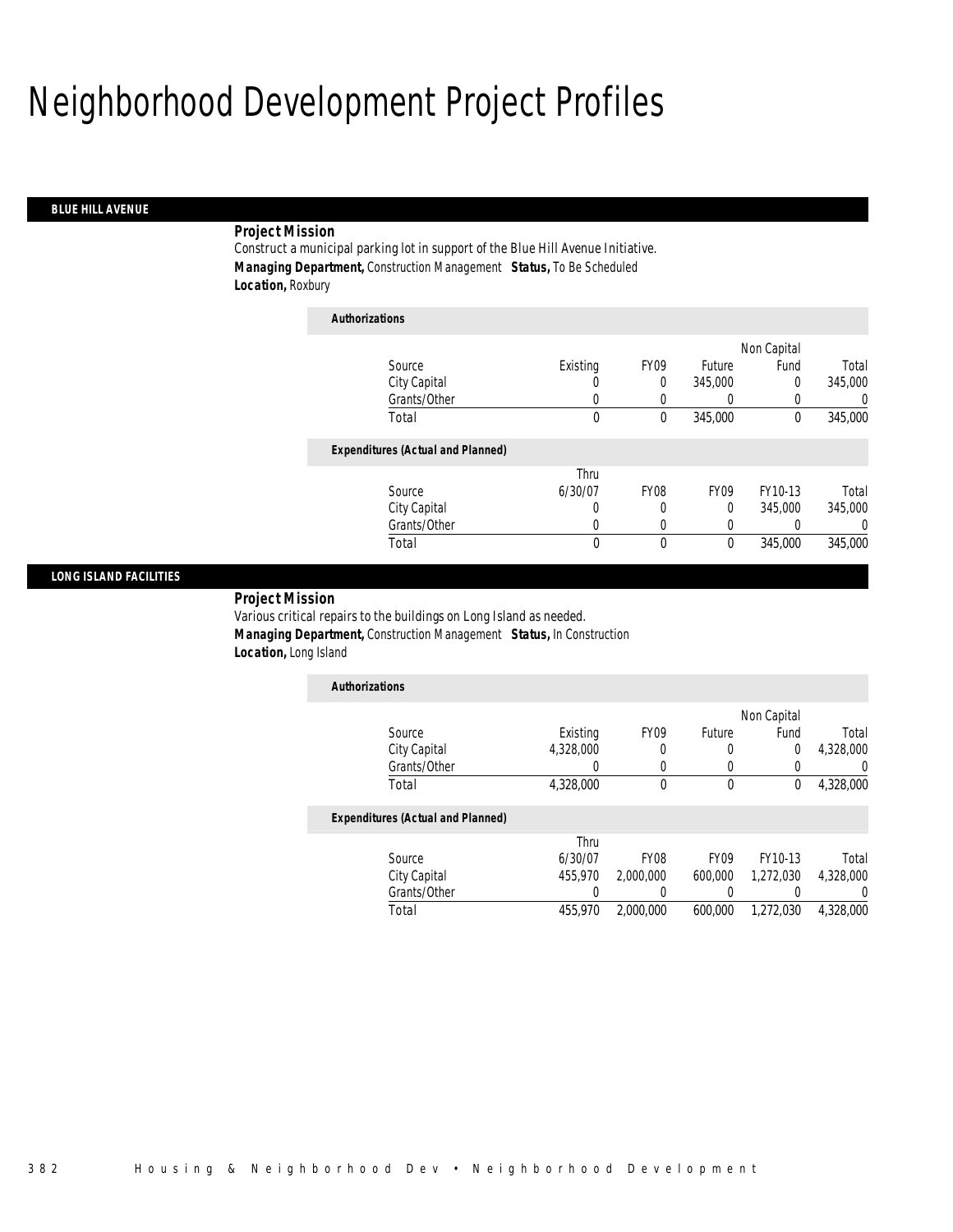# Neighborhood Development Project Profiles

## *LONG ISLAND PIER FACILITY*

## *Project Mission*

Prepare 25% design plans for the construction of a permanent pier. *Managing Department,* Construction Management *Status,* To Be Scheduled *Location,* Long Island

| <b>Authorizations</b>                    |          |                  |                  |             |         |
|------------------------------------------|----------|------------------|------------------|-------------|---------|
|                                          |          |                  |                  | Non Capital |         |
| Source                                   | Existing | FY <sub>09</sub> | Future           | Fund        | Total   |
| City Capital                             | 200,000  |                  | $\left($         | $\Omega$    | 200,000 |
| Grants/Other                             | 0        | 0                | $\left($         |             | 0       |
| Total                                    | 200,000  | 0                | $\mathbf 0$      | $\mathbf 0$ | 200,000 |
| <b>Expenditures (Actual and Planned)</b> |          |                  |                  |             |         |
|                                          | Thru     |                  |                  |             |         |
| Source                                   | 6/30/07  | <b>FY08</b>      | FY <sub>09</sub> | FY10-13     | Total   |
| City Capital                             | 0        | 0                | 0                | 200,000     | 200,000 |
| Grants/Other                             | 0        | 0                | 0                |             | 0       |
| Total                                    | 0        | $\theta$         | 0                | 200,000     | 200,000 |
|                                          |          |                  |                  |             |         |

## *LONG ISLAND UTILITIES*

## *Project Mission*

Replace the main water line supporting the island, repair the water tank and replace the distribution system. Install a new dry standpipe system for fire safety.

*Managing Department,* Construction Management *Status,* In Design *Location,* Long Island

| <b>Authorizations</b>                    |           |                  |                  |             |           |
|------------------------------------------|-----------|------------------|------------------|-------------|-----------|
|                                          |           |                  |                  | Non Capital |           |
| Source                                   | Existing  | <b>FY09</b>      | Future           | Fund        | Total     |
| City Capital                             | 8.225.600 | 0                | 0                | 0           | 8.225.600 |
| Grants/Other                             | 0         | 0                | 0                | 0           | 0         |
| Total                                    | 8,225,600 | 0                | 0                | 0           | 8.225.600 |
| <b>Expenditures (Actual and Planned)</b> |           |                  |                  |             |           |
|                                          | Thru      |                  |                  |             |           |
| Source                                   | 6/30/07   | FY <sub>08</sub> | FY <sub>09</sub> | FY10-13     | Total     |
| City Capital                             | 1.735.334 | 400,000          | 2,500,000        | 3.590.266   | 8.225.600 |
| Grants/Other                             |           |                  |                  |             | 0         |
| Total                                    | 1,735,334 | 400.000          | 2.500.000        | 3.590.266   | 8.225.600 |